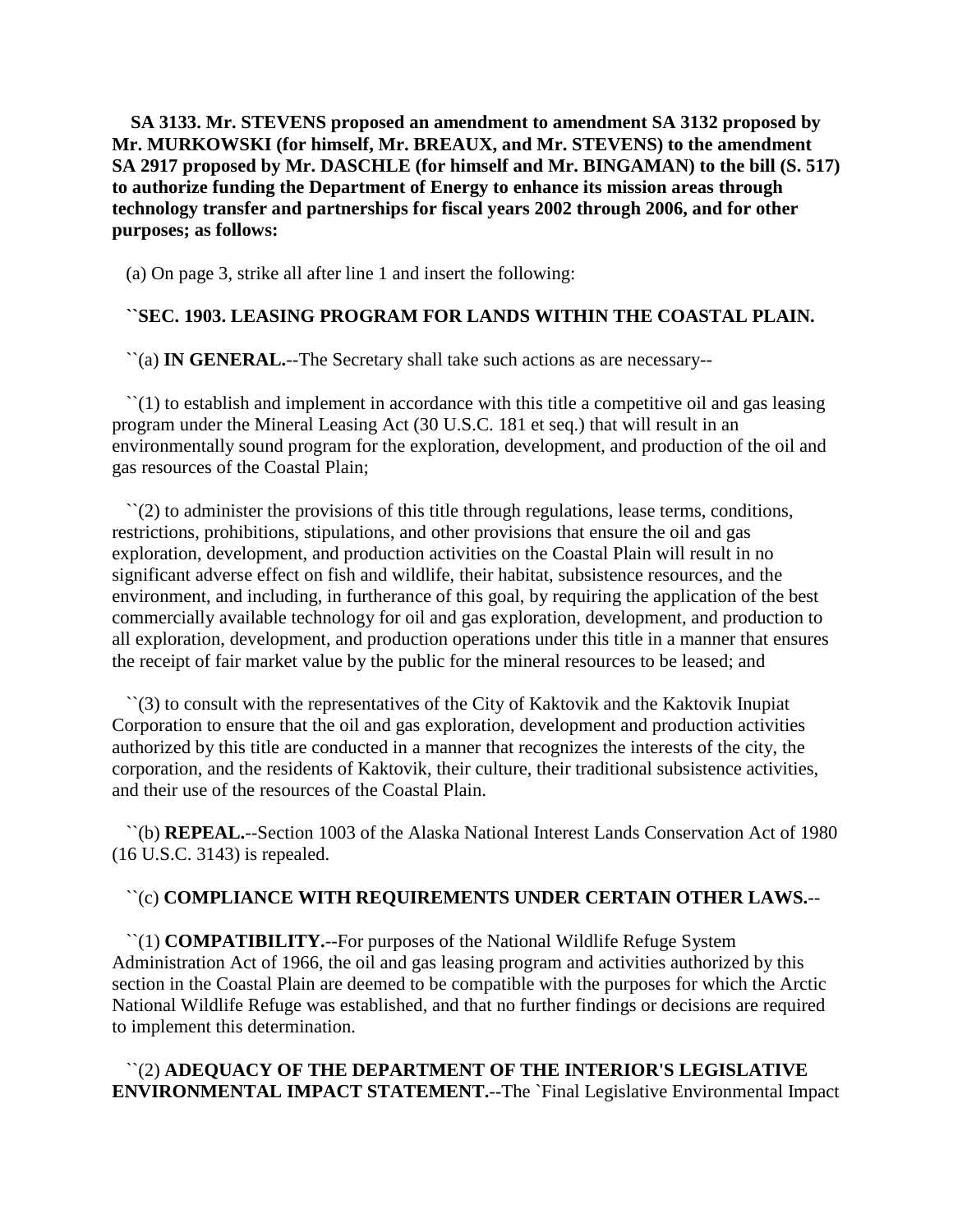Statement' (April 1987) on the Coastal Plain prepared pursuant to section 1002 of the Alaska National Interest Lands Conservation Act of 1980 (16 U.S.C. 3142) and section 102(2)(C) of the National Environmental Policy Act of 1969 (42 U.S.C. 4332(2)(C)) is deemed to satisfy the requirements under the National Environmental Policy Act of 1969 that apply with respect to actions authorized to be taken by the Secretary to develop and promulgate the regulations for the establishment of a leasing program authorized by this title before the conduct of the first lease sale.

 ``(3) **COMPLIANCE WITH NEPA FOR OTHER ACTIONS.**--Before conducting the first lease sale under this title, the Secretary shall prepare an environmental impact statement under the National Environmental Policy Act of 1969 with respect to the actions authorized by this title that are not referred to in paragraph (2). Notwithstanding any other law, the Secretary is not required to identify non-

#### [Page: S2736]

leasing alternative courses of action or to analyze the environmental effects of such courses of action. The Secretary shall only identify a preferred action for such leasing and a single leasing alternative, and analyze the environmental effects and potential mitigation measures for those two alternatives. The identification of the preferred action and related analysis for the first lease sale under this title shall be completed within 6 months after the date of the enactment of this Act. The Secretary shall only consider public comments that specifically address the Secretary's preferred action and that are filed within 20 days after publication of an environmental analysis. Notwithstanding any other law, compliance with this paragraph is deemed to satisfy all requirements for the analysis and consideration of the environmental effects of proposed leasing under this title.

 ``(d) **RELATIONSHIP TO STATE AND LOCAL AUTHORITY.**--Nothing in this title shall be considered to expand or limit State and local regulatory authority.

# ``(e) **SPECIAL AREAS.**--

 ``(1) **IN GENERAL.**--The Secretary, after consultation with the State of Alaska, the city of Kaktovik, and the North Slope Borough, may designate up to a total of 45,000 acres of the Coastal Plain as a Special Area if the Secretary determines that the Special Area is of such unique character and interest so as to require special management and regulatory protection. The Secretary shall designate as such a Special Area the Sadlerochit Spring area, comprising approximately 4,000 acres as depicted on the map referred to in section 1902(1).

 ``(2) **MANAGEMENT.**--Each such Special Area shall be managed so as to protect and preserve the area's unique and diverse character including its fish, wildlife, and subsistence resource values.

 ``(3) **EXCLUSION FROM LEASING OR SURFACE OCCUPANCY.**--The Secretary may exclude any Special Area from leasing. If the Secretary leases a Special Area, or any part thereof, for purposes of oil and gas exploration, development, production, and related activities, there shall be no surface occupancy of the lands comprising the Special Area.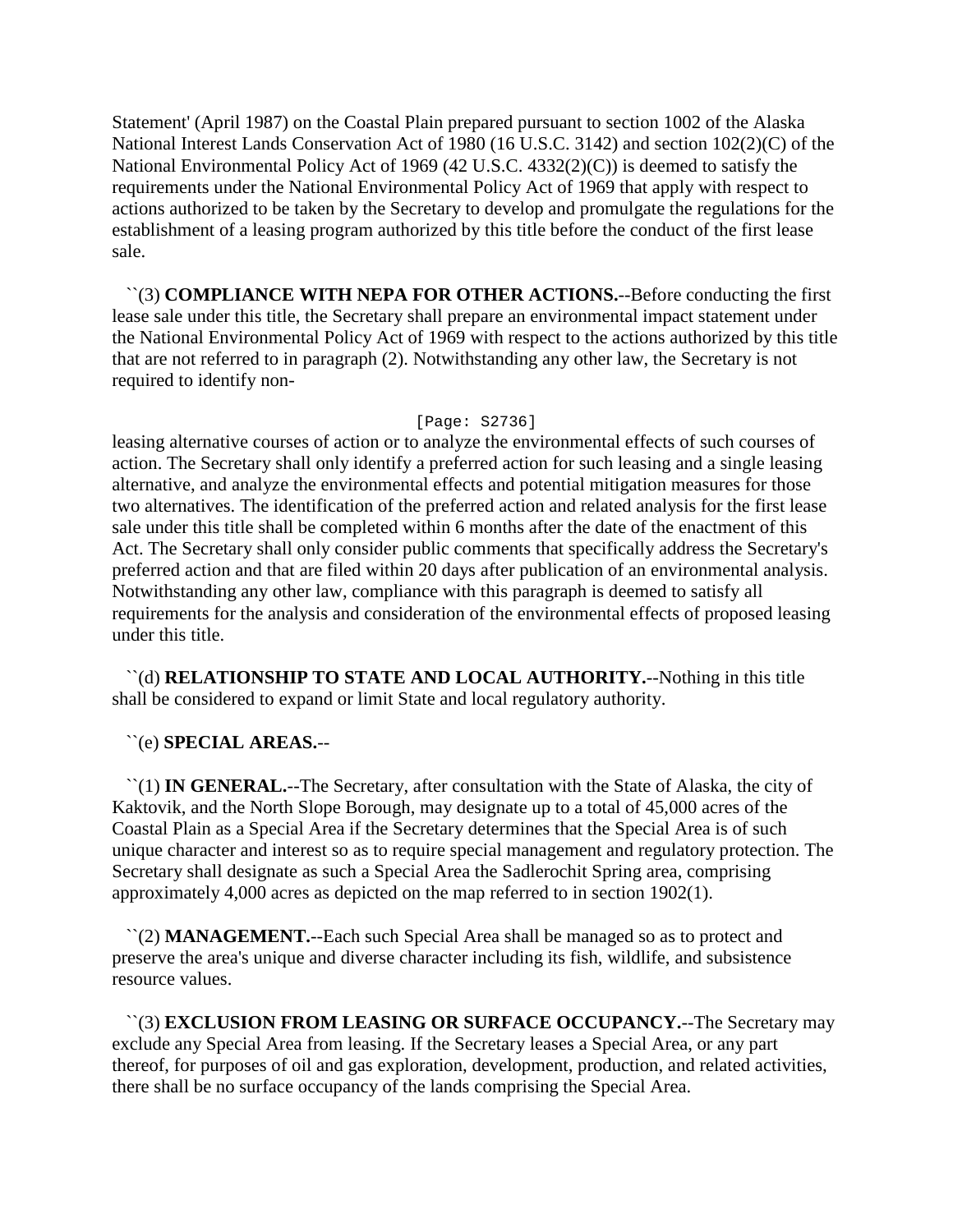``(4) **DIRECTIONAL DRILLING.**--Notwithstanding the other provisions of this section, the Secretary may lease all or a portion of a Special Area under terms that permit the use of horizontal drilling technology from sites on leases located outside the area.

 ``(f) **LIMITATION ON CLOSED AREAS.**--The Secretary's sole authority to close lands within the Coastal Plain to oil and gas leasing and to exploration, development, and production is that set forth in this title.

``(g) **REGULATIONS.**--

 ``(1) **IN GENERAL.**--The Secretary shall prescribe such regulations as may be necessary to carry out this title, including rules and regulations relating to protection of the fish and wildlife, their habitat, subsistence resources, and environment of the Coastal Plain, by no later than 4 months after the date of the enactment of this title.

 ``(2) **REVISION OF REGULATIONS.**--The Secretary shall periodically review and, if appropriate, revise the rules and regulations issued under subsection (a) to reflect any significant biological, environmental, or engineering data that come to the Secretary's attention.

# **``SEC. 1904. LEASE SALES.**

 ``(a) **IN GENERAL.**--Lands may be leased pursuant to this title to any person qualified to obtain a lease for deposits of oil and gas under the Mineral Leasing Act (30 U.S.C. 181 et seq.).

``(b) **PROCEDURES.**--The Secretary shall, by regulation, establish procedures for--

 ``(1) receipt and consideration of sealed nominations for any area in the Coastal Plain for inclusion in, or exclusion (as provided in subsection (c)) from, a lease sale;

``(2) the holding of lease sales after such nomination process; and

 ``(3) public notice of and comment on designation of areas to be included in, or excluded from, a lease sale.

 ``(c) **LEASE SALE BIDS.**--Bidding for leases under this title shall be by sealed competitive cash bonus bids.

 ``(d) **ACREAGE MINIMUM IN FIRST SALE.**--In the first lease sale under this title, the Secretary shall offer for lease those tracts the Secretary considers to have the greatest potential for the discovery of hydrocarbons, taking into consideration nominations received pursuant to subsection (b)(1), but in no case less than 200,000 acres.

``(e) **TIMING OF LEASE SALES.**--The Secretary shall--

 ``(1) conduct the first lease sale under this title within 8 months after the date of the enactment of this title; and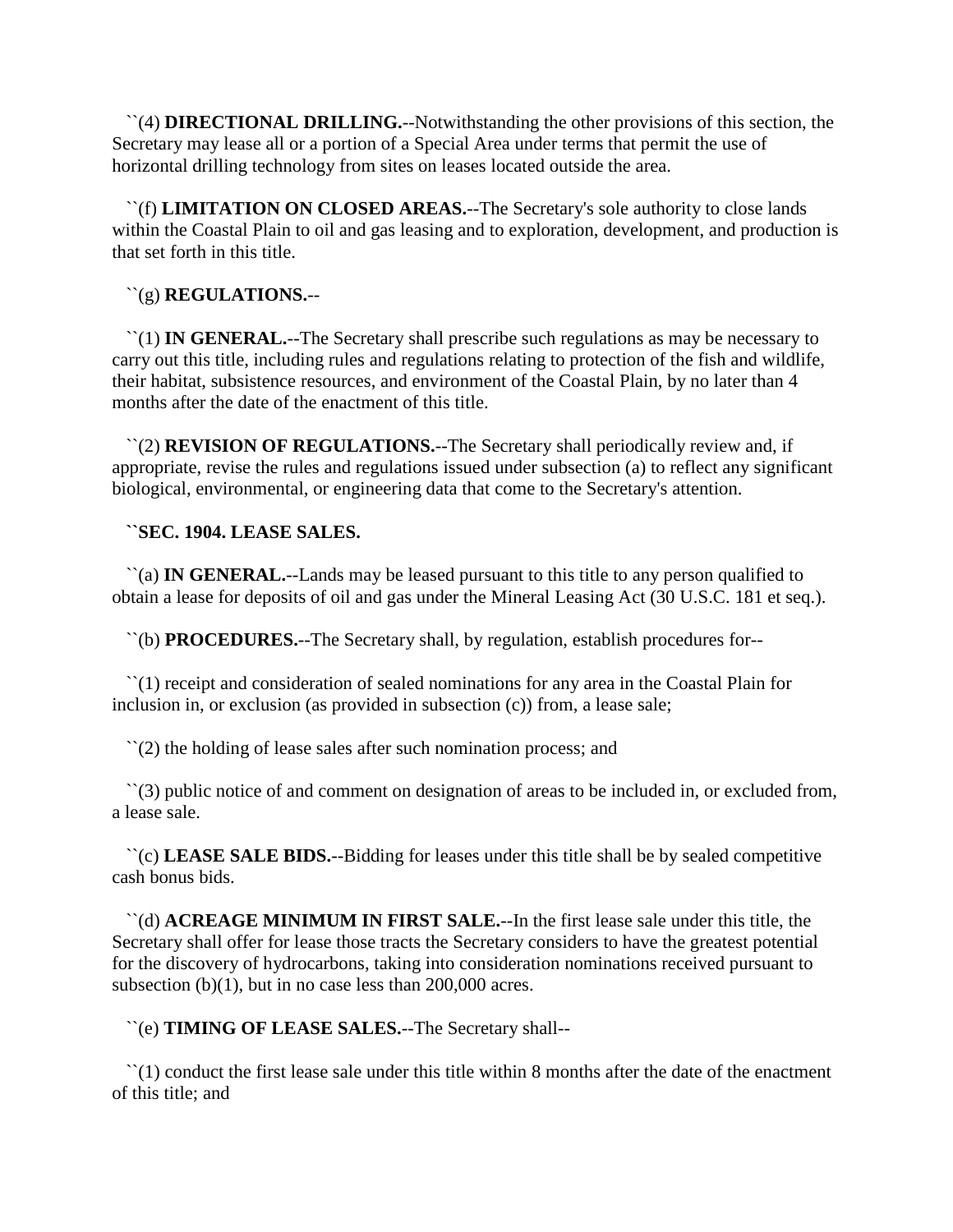``(2) conduct additional sales so long as sufficient interest in development exists to warrant, in the Secretary's judgment, the conduct of such sales.

 ``(f) **AUTHORIZATION FOR APPROPRIATIONS.**--The Secretary of the Interior is authorized and directed to make available from funds available to the Secretary under Public Law 107-63 under the Bureau of Land Management, ``Management of Lands and Resources'' such sums as are necessary to carry out the provisions of this section.''

# **``SEC. 1905. GRANT OF LEASES BY THE SECRETARY.**

 ``(a) **IN GENERAL.**--The Secretary may grant to the highest responsible qualified bidder in a lease sale conducted pursuant to section 1904 any lands to be leased on the Coastal Plain upon payment by the lessee of such bonus as may be accepted by the Secretary.

 ``(b) **SUBSEQUENT TRANSFERS.**--No lease issued under this title may be sold, exchanged, assigned, sublet, or otherwise transferred except with the approval of the Secretary. Prior to any such approval the Secretary shall consult with, and give due consideration to the views of, the Attorney General.

# **``SEC. 1906. LEASE TERMS AND CONDITIONS.**

``(a) **IN GENERAL.**--An oil or gas lease issued pursuant to this title shall--

 ``(1) provide for the payment of a royalty of not less than 12 1/2 percent in amount or value of the production removed or sold from the lease, as determined by the Secretary under the regulations applicable to other Federal oil and gas leases;

 ``(2) provide that the Secretary may close, on a seasonal basis, portions of the Coastal Plain to exploratory drilling activities as necessary to protect caribou calving areas and other species of fish and wildlife;

 ``(3) require that the lessee of lands within the Coastal Plain shall be fully responsible and liable for the reclamation of lands within the Coastal Plain and any other Federal lands that are adversely affected in connection with exploration, development, production, or transportation activities conducted under the lease and within the Coastal Plain by the lessee or by any of the subcontractors or agents of the lessee;

 ``(4) provide that the lessee may not delegate or convey, by contract or otherwise, the reclamation responsibility and liability to another person without the express written approval of the Secretary;

 $\hat{\ }$  (5) provide that the standard of reclamation for lands required to be reclaimed under this title shall be, as nearly as practicable, a condition capable of supporting the uses which the lands were capable of supporting prior to any exploration, development, or production activities, or upon application by the lessee, to a higher or better use as approved by the Secretary;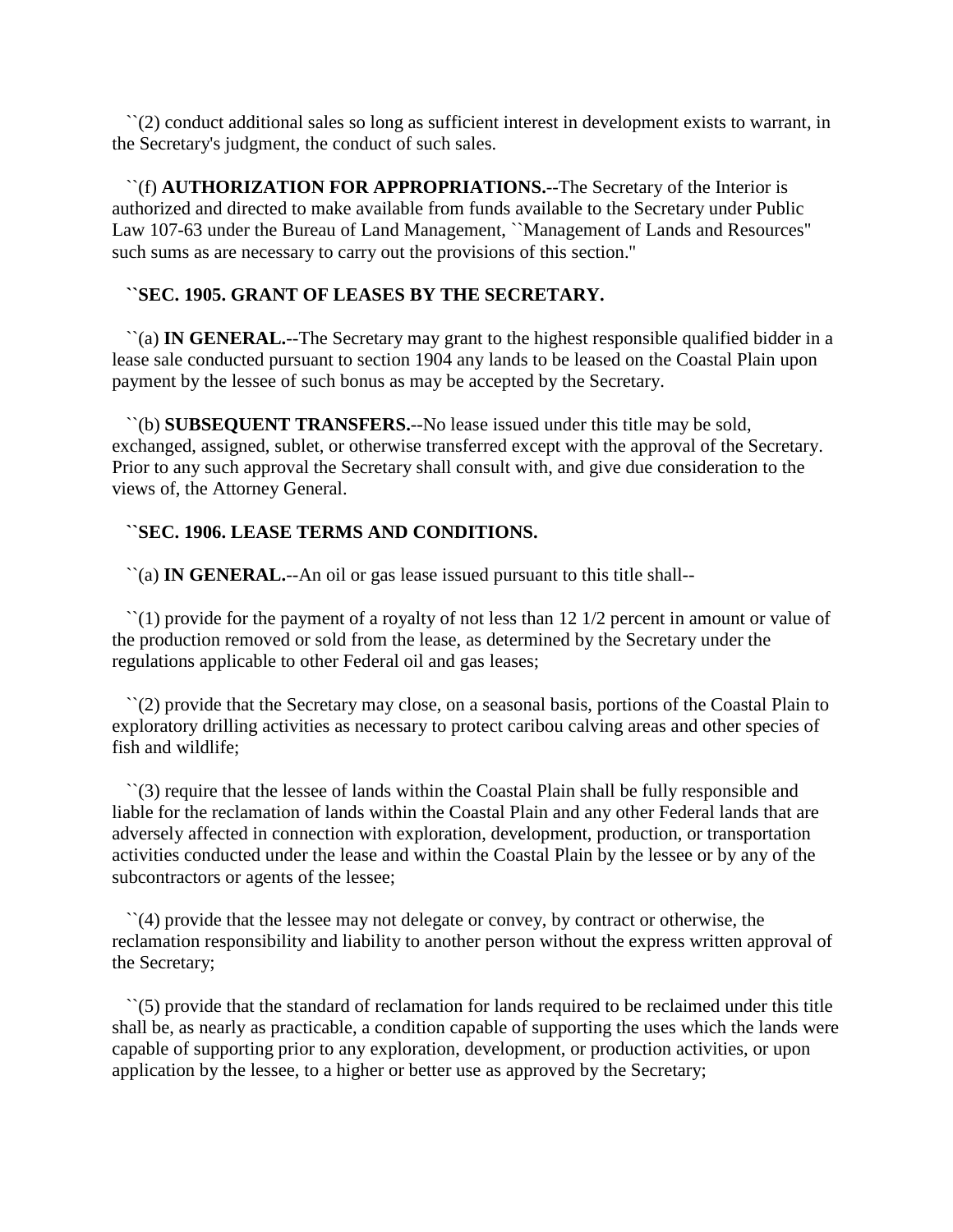``(6) contain terms and conditions relating to protection of fish and wildlife, their habitat, and the environment as required pursuant to section 1903(a)(2);

 ``(7) provide that the lessee, its agents, and its contractors use best efforts to provide a fair share, as determined by the level of obligation previously agreed to in the 1974 agreement implementing section 29 of the Federal Agreement and Grant of Right of Way for the Operation of the Trans-Alaska Pipeline, of employment and contracting for Alaska Natives and Alaska Native Corporations from throughout the State;

``(8) prohibit the export of oil produced under the lease, except exports to Israel; and

 ``(9) contain such other provisions as the Secretary determines necessary to ensure compliance with the provisions of this title and the regulations issued under this title.

 ``(b) **ENERGY SECURITY OF ISRAEL.**--To further the purposes of paragraph (a)(8), the oil supply arrangement between the United States and Israel, as memorialized in a Memorandum of Agreement which entered into force on November 25, 1979, as extended through 2004, and the related Contingency Implementing Arrangements for the Memorandum of Agreement, as extended through 2004, are extended through 2014.

 ``(c) **PROJECT LABOR AGREEMENTS.**--The Secretary, as a term and condition of each lease under this title and in recognizing the Government's proprietary interest in labor stability and in the ability of construction labor and management to meet the particular needs and conditions of projects to be developed under the leases issued pursuant to this title and the special concerns of the parties to such leases, shall require that the lessee and its agents and contractors negotiate to obtain a project labor agreement for the employment of laborers and mechanics on production, maintenance, and construction under the lease.

# **``SEC. 1907. COASTAL PLAIN ENVIRONMENTAL PROTECTION.**

 ``(a) **NO SIGNIFICANT ADVERSE EFFECT STANDARD TO GOVERN AUTHORIZED COASTAL PLAIN ACTIVITIES.**--The Secretary shall, consistent with the requirements of section 1903, administer the provisions of this title through regulations, lease terms, conditions, restrictions, prohibitions, stipulations, and other provisions that--

 ``(1) ensure the oil and gas exploration, development, and production activities on the Coastal Plain will result in no significant adverse effect on fish and wildlife, their habitat, and the environment;

 ``(2) require the application of the best commercially available technology for oil and gas exploration, development, and production on all new exploration, development, and production operations; and

 ``(3) ensure that the maximum amount of surface acreage covered by production and support facilities, including airstrips and any areas covered by gravel berms or piers for support of pipelines, does not exceed 2,000 acres on the Coastal Plain.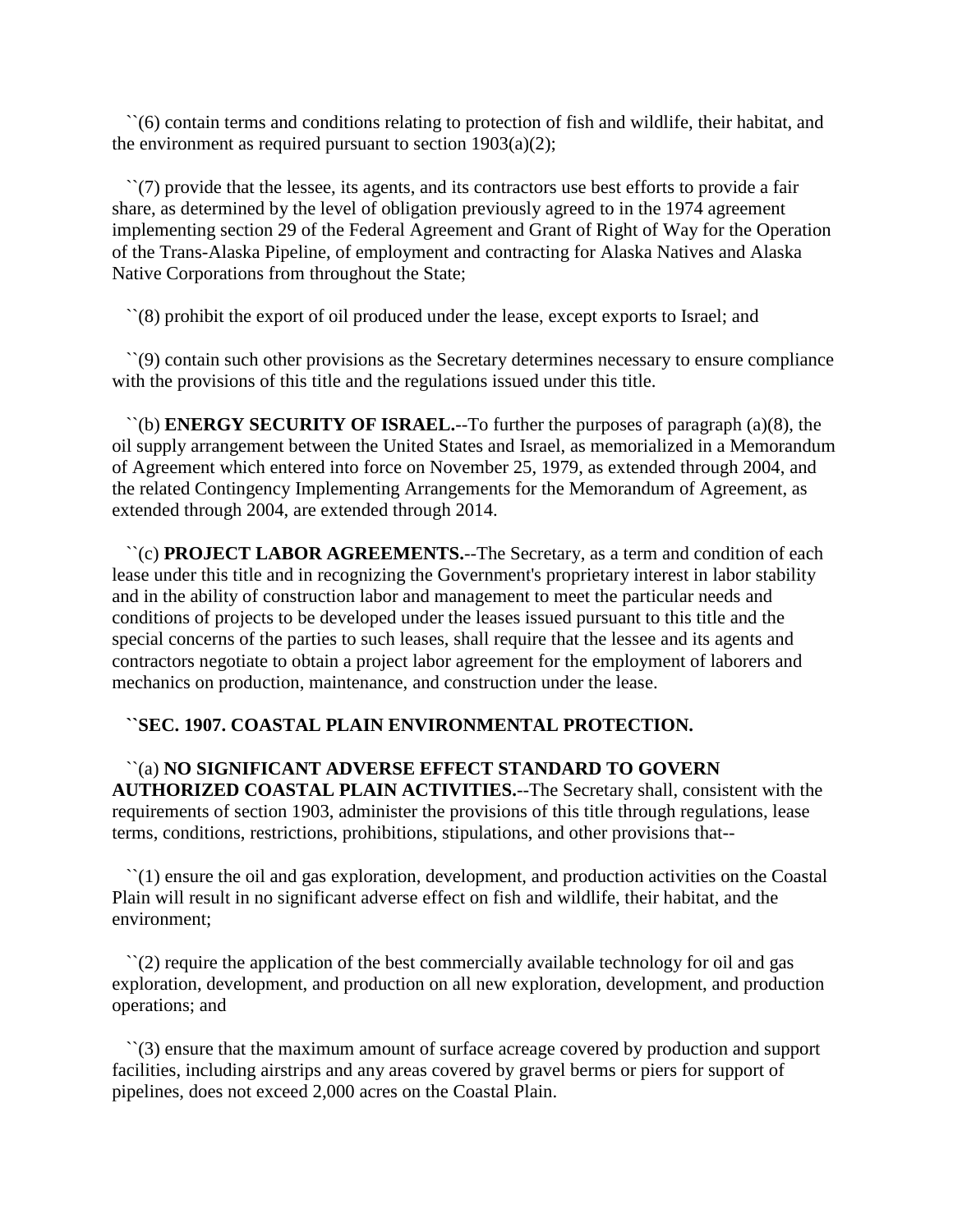``(b) **SITE-SPECIFIC ASSESSMENT AND MITIGATION.**--The Secretary shall also require, with respect to any proposed drilling and related activities, that--

 ``(1) a site-specific analysis be made of the probable effects, if any, that the drilling or related activities will have on fish and wildlife, their habitat, and the environment;

 $\Gamma(2)$  a plan be implemented to avoid, minimize, and mitigate (in that order and to the extent practicable) any significant adverse effect identified under paragraph (1); and

 $\Gamma(3)$  the development of the plan shall occur after consultation with the agency or agencies having jurisdiction over matters mitigated by the plan.

 ``(c) **REGULATIONS TO PROTECT COASTAL PLAIN FISH AND WILDLIFE RESOURCES, SUBSISTENCE USERS, AND THE ENVIRONMENT.**--Before implementing the leasing program authorized by this title, the Secretary shall prepare and promulgate regulations, lease terms, conditions, restrictions, prohibitions, stipulations, and other measures designed to ensure that the activities undertaken on the Coastal Plain under this title are conducted in a manner consistent with the purposes and environmental requirements of this title.

 ``(d) **COMPLIANCE WITH FEDERAL AND STATE ENVIRONMENTAL LAWS AND OTHER REQUIREMENTS.**--The proposed regulations, lease terms, conditions, restrictions, prohibitions, and stipulations for the leasing program under this title shall require compliance with all applicable provisions of Federal and State environmental law and shall also require the following:

 ``(1) Standards at least as effective as the safety and environmental mitigation measures set forth in items 1 through 29 at pages 167 through 169 of the `Final Legislative Environmental Impact Statement' (April 1987) on the Coastal Plain.

 ``(2) Seasonal limitations on exploration, development, and related activities, where necessary, to avoid significant adverse effects during periods of concentrated fish and wildlife breeding, denning, nesting, spawning, and migration.

 ``(3) That exploration activities, except for surface geological studies, be limited to the period between approximately November 1 and May 1 each year and that exploration activities shall be supported by ice roads, winter trails with adequate snow cover, ice pads, ice airstrips, and air transport methods, except that such exploration activities may occur at other times, if--

 ``(A) the Secretary determines, after affording an opportunity for public comment and review, that special circumstances exist necessitating that exploration activities be conducted at other times of the year; and

 ``(B) the Secretary finds that such exploration will have no significant adverse effect on the fish and wildlife, their habitat, and the environment of the Coastal Plain.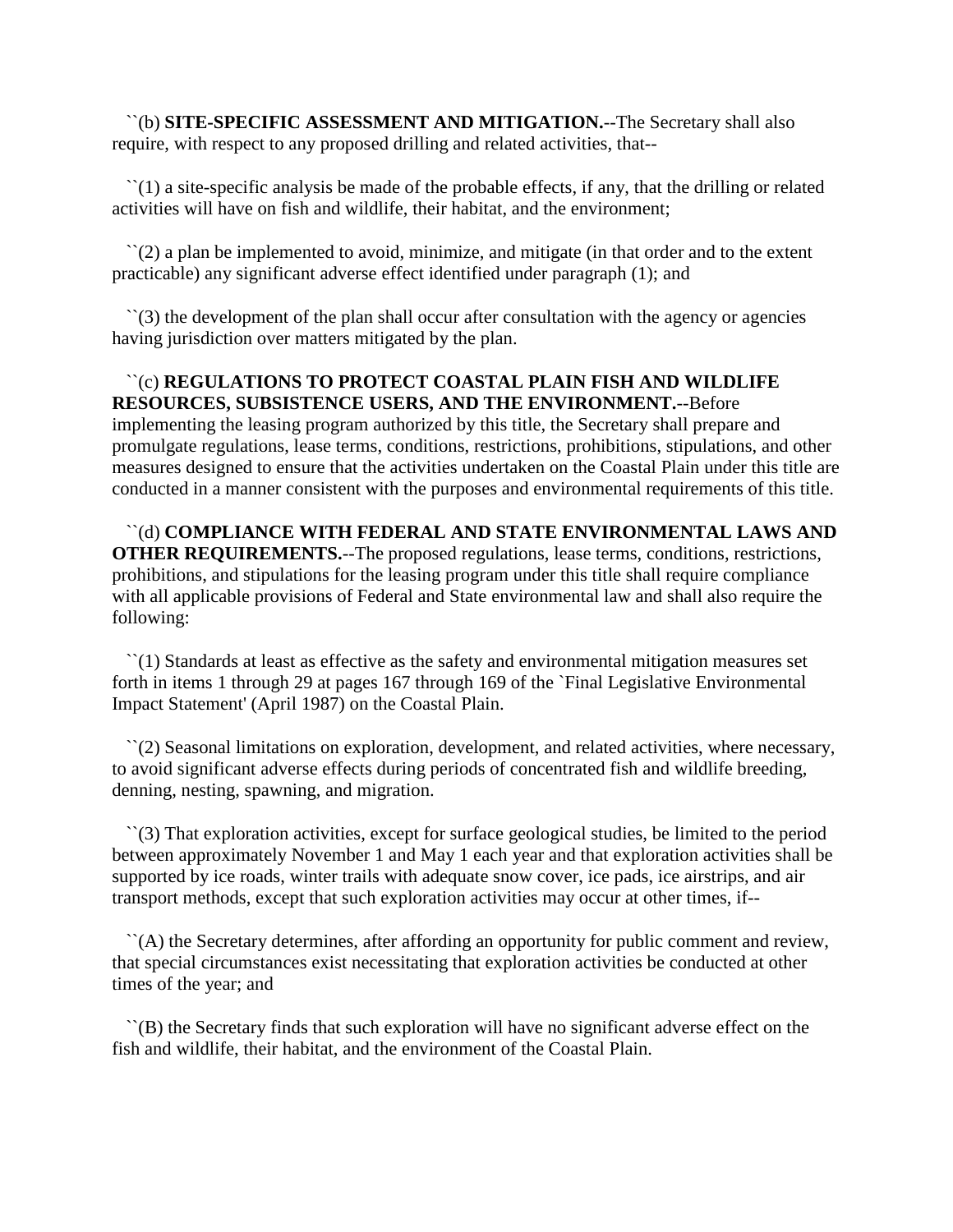``(4) Design safety and construction standards for all pipelines and any access and service roads, that--

 ``(A) minimize, to the maximum extent possible, adverse effects upon the passage of migratory species such as caribou; and

 ``(B) minimize adverse effects upon the flow of surface water by requiring the use of culverts, bridges, and other structural devices.

``(5) Prohibitions on public access and use on all pipeline access and service roads.

 ``(6) Stringent reclamation and rehabilitation requirements, consistent with the standards set forth in this title, requiring the removal from the Coastal Plain of all oil and gas development and production facilities, structures, and equipment upon completion of oil and gas production operations, except that the Secretary may exempt from the requirements of this paragraph those facilities, structures, or equipment that the Secretary determines would assist in the management of the Arctic National Wildlife Refuge and that are donated to the United States for that purpose.

``(7) Appropriate prohibitions or restrictions on access by all modes of transportation.

``(8) Appropriate prohibitions or restrictions on sand and gravel extraction.

``(9) Consolidation of facility siting.

``(10) Appropriate prohibitions or restrictions on use of explosives.

 (11) Avoidance, to the extent practicable, of springs, streams, and river system; the protection of natural surface drainage patterns, wetlands, and riparian habitats; and the regulation of methods or techniques for developing or transporting adequate supplies of water for exploratory drilling.

``(12) Avoidance or reduction of air traffic-related disturbance to fish and wildlife.

 ``(13) Treatment and disposal of hazardous and toxic wastes, solid wastes, reserve pit fluids, drilling muds and cuttings, and domestic wastewater, including an annual waste management report, a hazardous materials tracking system, and a prohibition on chlorinated solvents, in accordance with applicable Federal and State environmental law.

``(14) Fuel storage and oil spill contingency planning.

``(15) Research, monitoring, and reporting requirements.

``(16) Field crew environmental briefings.

 $\lceil (17) \rceil$  Avoidance of significant adverse effects upon subsistence hunting, fishing, and trapping by subsistence users.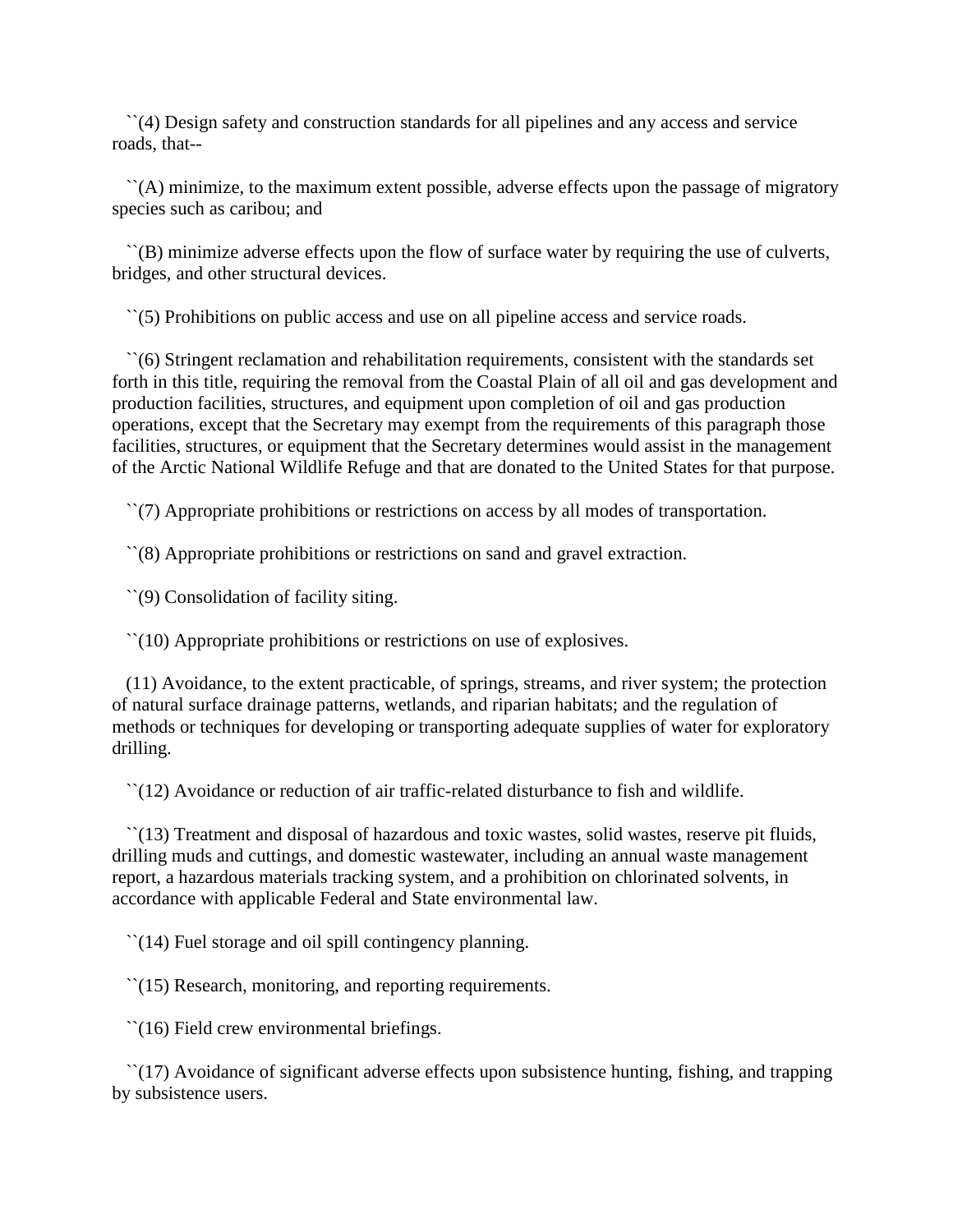``(18) Compliance with applicable air and water quality standards.

 ``(19) Appropriate seasonal and safety zone designations around well sites, within which subsistence hunting and trapping shall be limited.

``(20) Reasonable stipulations for protection of cultural and archeological resources.

 ``(21) All other protective environmental stipulations, restrictions, terms, and conditions deemed necessary by the Secretary.

 ``(e) **CONSIDERATIONS.**--In preparing and promulgating regulations, lease terms, conditions, restrictions, prohibitions, and stipulations under this section, the Secretary shall consider the following:

 ``(1) The stipulations and conditions that govern the National Petroleum Reserve-Alaska leasing program, as set forth in the 1999 Northeast National Petroleum Reserve-Alaska Final Integrated Activity Plan/Environmental Impact Statement.

 ``(2) The environmental protection standards that governed the initial Coastal Plain seismic exploration program under parts 37.31 to 37.33 of title 50, Code of Federal Regulations.

 ``(3) The land use stipulations for exploratory drilling on the KIC-ASRC private lands that are set forth in Appendix 2 of the August 9, 1983, agreement between Arctic Slope Regional Corporation and the United States.

# ``(f) **FACILITY CONSOLIDATION PLANNING.**--

 ``(1) **IN GENERAL.**--The Secretary shall, after providing for public notice and comment, prepare and update periodically a plan to govern, guide, and direct the siting and construction of facilities for the exploration, development, production, and transportation of Coastal Plain oil and gas resources.

``(2) **OBJECTIVES.**--The plan shall have the following objectives:

``(A) Avoiding unnecessary duplication of facilities and activities.

``(B) Encouraging consolidation of common facilities and activities.

 ``(C) Locating or confining facilities and activities to areas that will minimize impact on fish and wildlife, their habitat, and the environment.

``(D) Using existing facilities wherever practicable.

``(E) Enhancing compatibility between wildlife values and development activities.

# **``SEC. 1908. EXPEDITED REVIEW.**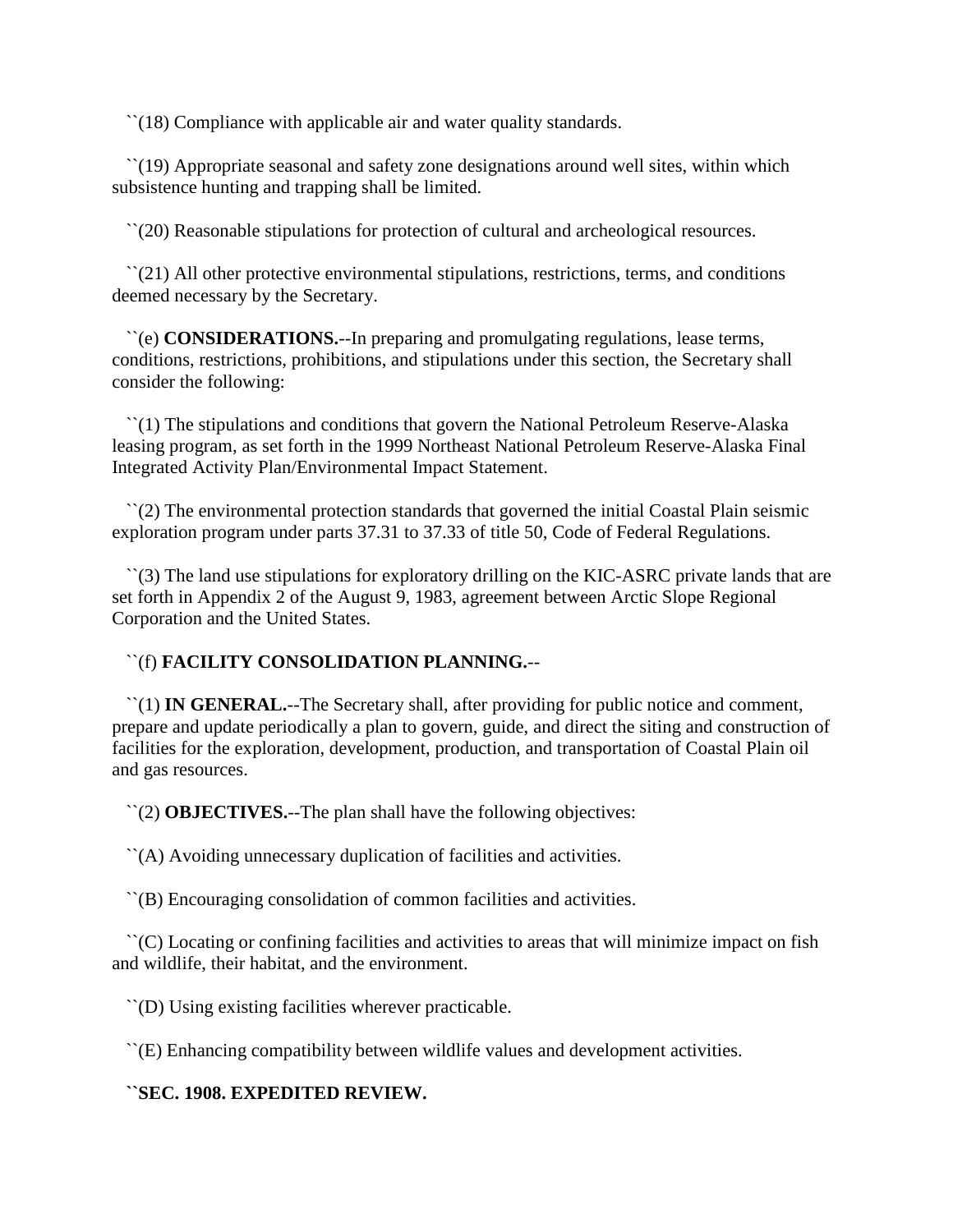The provisions and limitations in subsections  $203(c)$ ,  $\degree$  (d) and (e) of Public Law 93-153 shall apply to all actions and decisions concerning pre- leasing, leasing and development activities authorized in this title.''

## **``SEC. 1909. RIGHTS-OF-WAY ACROSS THE COASTAL PLAIN.**

 ``(a) **EXEMPTION.**--Title XI of the Alaska National Interest Lands Conservation Act of 1980 (16 U.S.C. 3161 et seq.) shall not apply to the issuance by the Secretary under section 28 of the Mineral Leasing Act (30 U.S.C. 185) of rights-of-way and easements across the Coastal Plain for the transportation of oil and gas.

 ``(b) **TERMS AND CONDITIONS.**--The Secretary shall include in any right-of-way or easement referred to in subsection (a) such terms and conditions as may be necessary to ensure that transportation of oil and gas does not result in a significant adverse effect on the fish and wildlife, subsistence resources, their habitat, and the environment of the Coastal Plain, including requirements that facilities be sited or designed so as to avoid unnecessary duplication of roads and pipelines.

 ``(c) **REGULATIONS.**--The Secretary shall include in regulations under section 1903(g) provisions granting rights-of-way and easements described in subsection (a) of this section.

#### **``SEC. 1910. CONVEYANCE.**

 In order to maximize Federal revenues by removing clouds on title to lands and clarifying land ownership patterns within the Coastal Plain, the Secretary, notwithstanding the provisions of section 1302(h)(2) of the Alaska National Interest Lands Conservation Act (16 U.S.C.  $3192(h)(2)$ ), shall convey--

 ``(a) to the Kaktovik Inupiat Corporation the surface estate of the lands described in paragraph 1 of Public Land Order 6959, to the extent necessary to fulfill the Corporation's entitlement under section 12 of the Alaska Native Claims Settlement Act (43 U.S.C. 1611) in accordance with the terms and conditions of the Agreement between the Department of the Interior, the Fish and Wildlife Service, the Bureau of Land Management, and the Kaktovik Inupiat Corporation effective January 22, 1993; and

 ``(b) to the Arctic Slope Regional Corporation the remaining subsurface estate to which it is entitled pursuant to the August 9, 1983, agreement between the Arctic Slope Regional Corporation and the United States of America.

# **``SEC. 1911. COASTAL PLAIN LOCAL GOVERNMENT IMPACT AID ASSISTANCE FUND.**

#### ``(a) **FINANCIAL ASSISTANCE AUTHORIZED.**--

 ``(1) **IN GENERAL.**--The Secretary of the Interior may use amounts available from the Coastal Plain Local Government Impact Aid Assistance Fund established by subsection (d) to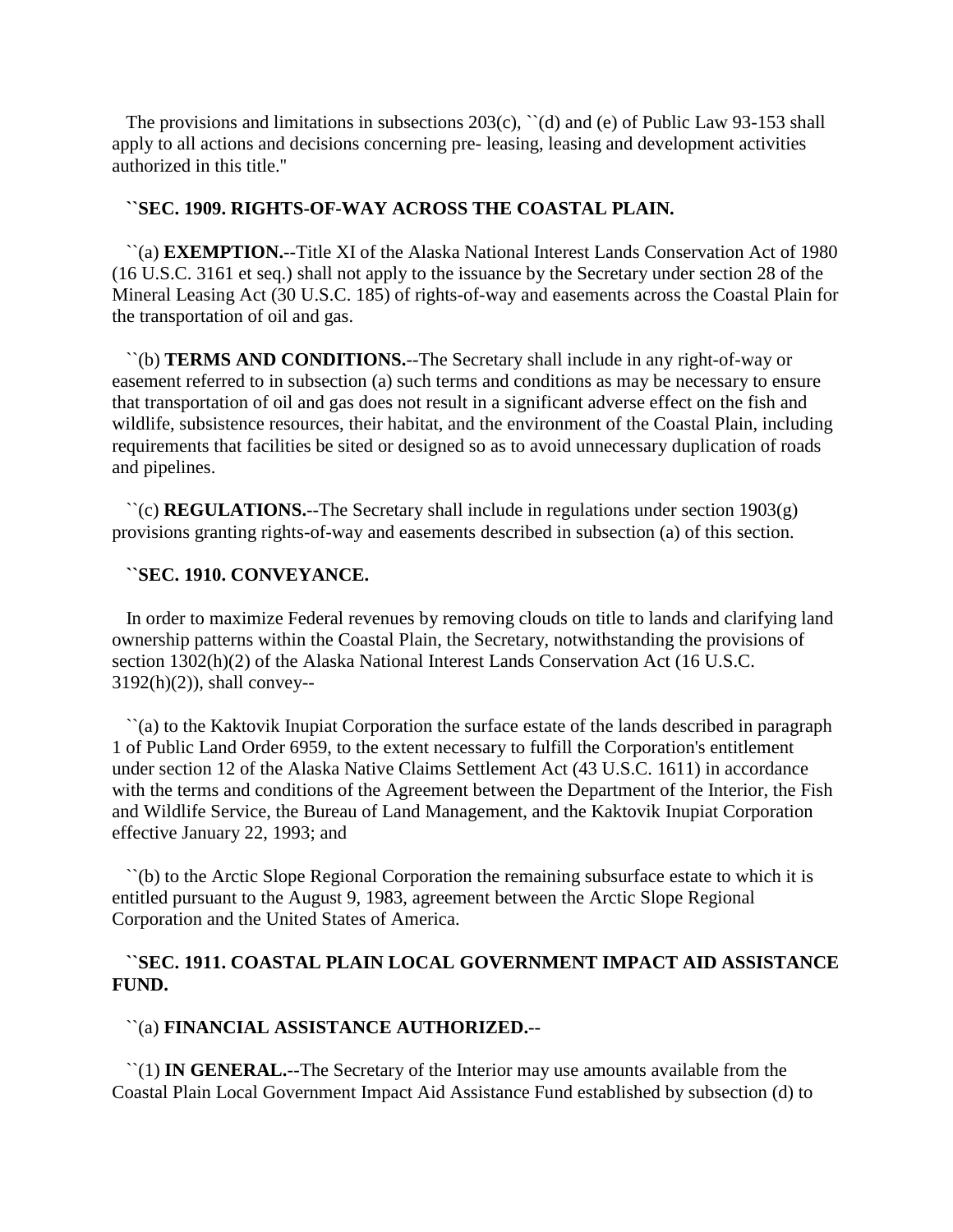provide timely financial assistance to entities that are eligible under paragraph (2) and that are directly affected by the exploration for or production of oil and gas on the Coastal Plain under this title.

 ``(2) **ELIGIBLE ENTITIES.**--The North Slope Borough, Kaktovik, and other boroughs, municipal subdivisions, villages, and any other community organized under Alaska State law shall be eligible for financial assistance under this section.

 ``(b) **USE OF ASSISTANCE.**--Financial assistance made available under this section may be used only for--

 ``(1) planning for mitigation of the potential effects of oil and gas exploration and development on environmental, social, cultural, recreational and subsistence values;

``(2) implementing mitigation plans and maintaining mitigation projects; and

 ``(3) developing, carrying out, and maintaining projects and programs that provide new or expanded public facilities and services to address needs and problems associated with such effects, including firefighting,

[Page: S2738]

police, water, waste treatment, medivac, and medical services.

#### ``(c) **APPLICATION.--**

 ``(1) **IN GENERAL.**--Any community that is eligible for assistance under this section may submit an application for such assistance to the Secretary of the Interior, in such form and under such procedures as the Secretary of the Interior may prescribe by regulation.

 ``(2) **NORTH SLOPE BOROUGH COMMUNITIES.**--A community located in the North Slope Borough may apply for assistance under this section either directly to the Secretary or through the North Slope Borough.

 ``(3) **APPLICATION ASSISTANCE.**--The Secretary of the Interior shall work closely with and assist the North Slope Borough and other communities eligible for assistance under this section in developing and submitting applications for assistance under this section.

# ``(d) **ESTABLISHMENT OF FUND.**--

 ``(1) **IN GENERAL.**--A separate account is hereby established in the U.S. Treasury which shall be known as the ``Coastal Plain Local Government Impact Aid Assistance Fund''.

 ``(2) **USE.**--Amounts in the fund may be used only for providing financial assistance under this section and shall be available to the Secretary of the Interior without further appropriation and without fiscal year limitation.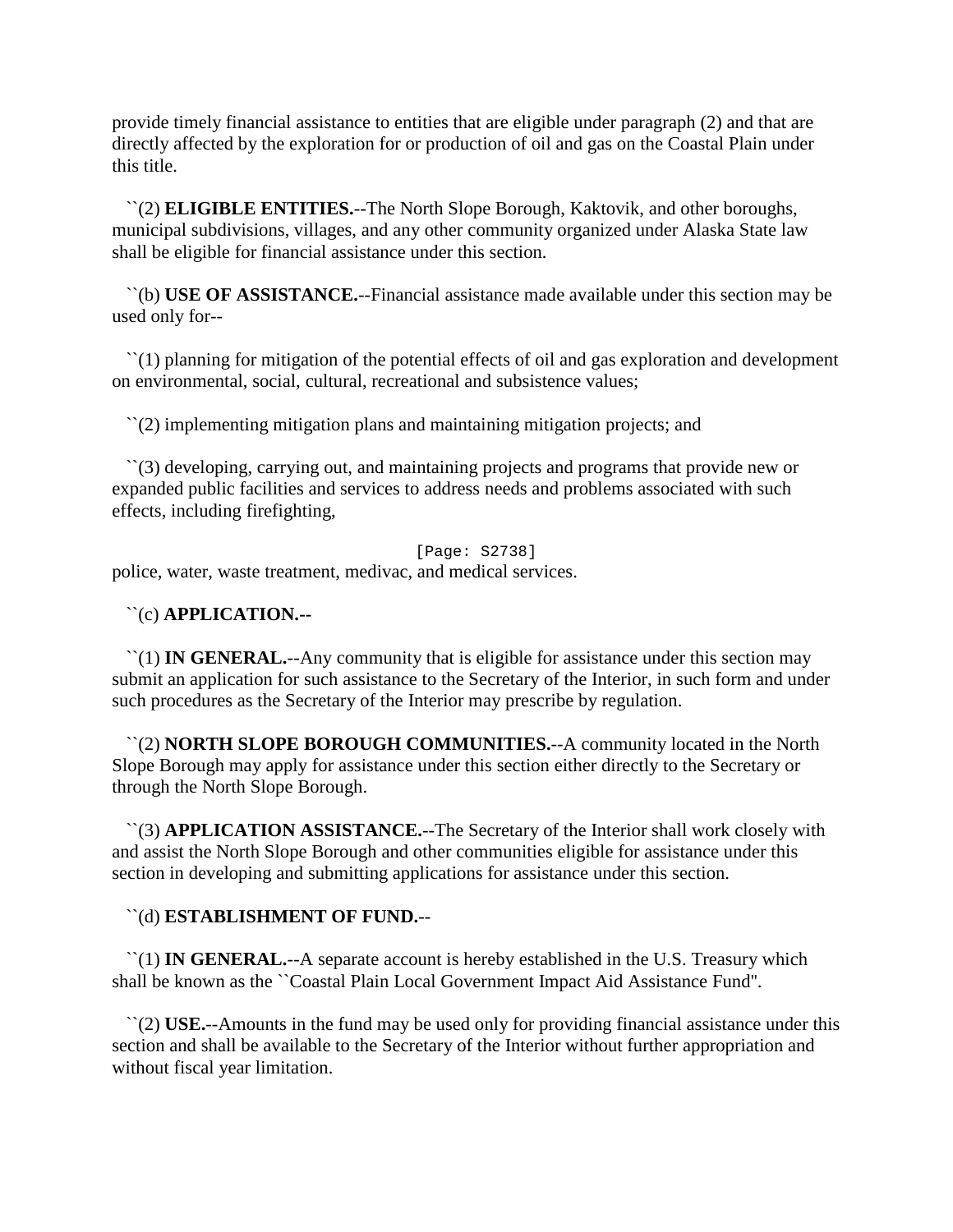``(3) **DEPOSITS.**--Subject to paragraph (4), and in accordance with section 1912(a)(2) of this title, there shall be deposited into the fund amounts received by the United States as revenues derived from bonus bids on leases and lease sales authorized under this title.

 ``(4) **INVESTMENT OF BALANCES.**--The Secretary of the U.S. Treasury shall invest amounts in the fund in interest bearing government securities.

# **``SEC. 1912. REVENUE ALLOCATION.**

 ``(a) **BONUS BIDS.**--Notwithstanding section 1904 of this title, the Mineral Leasing Act (30 U.S.C. 181 et. Seq.), or any other law, of the amount of the adjusted bonus bids from oil and gas leasing and operations authorized under this title--

``(1) 50 percent shall be paid to the State of Alaska;

 ``(2) 1 percent shall be deposited into the Coastal Plain Local Government Impact Aid Assistance Fund as authorized under section 1911 of this title; and

``(3) The balance of such revenues shall be distributed as follows:

 ``(i) \$10 million shall be available to the Secretary of Energy, without further appropriation and without fiscal year limitation, to fill the Strategic Petroleum Reserve, including terminalling, transportation, power and third party inspections, and to the extent the Secretary of Energy determines that geographic dispersal of the Reserve would enhance its use for national security, the Secretary of Energy shall consider adding Strategic Petroleum Reserves to the West Coast and Hawaii, consistent with current law; and

 ``(ii) the remainder of the balance shall be deposited into the Conservation, Jobs, and Steel Reinvestment Trust Fund as provided in section 1914.

 ``(b) **RENTS AND ROYALTIES.**--Notwithstanding section 1904 of this title, the Mineral Leasing Act (30 U.S.C. 181, et. seq.), or any other law, of the amount of the rents and royalties from oil and gas leasing and operations authorized under this title--

``(1) 50 percent shall be paid to the State of Alaska; and

 ``(2) 50 percent shall be deposited into the Conservation, Jobs, and Steel Reinvestment Trust Fund, in accordance with the provisions of section 1914, and thereafter into the U.S. Treasury as miscellaneous receipts.

 ``(c) **PAYMENTS TO STATE.**--Payments to the State of Alaska under this section shall be transferred on the 15th day of each month as a direct lump sum payment from the Treasury without further appropriation.

**``SEC. 1913. ADDITIONAL WILDERNESS DESIGNATION.--**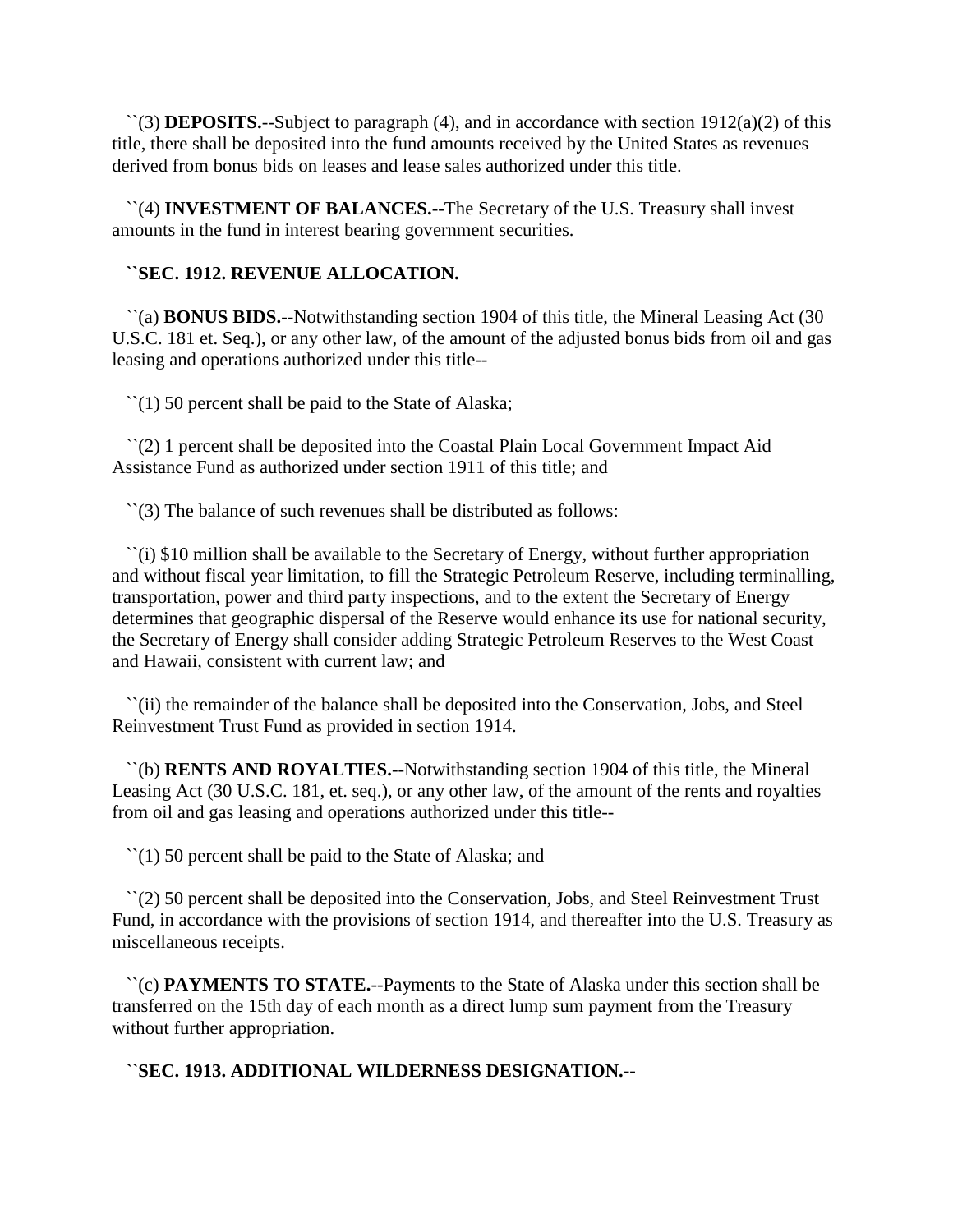Notwithstanding Sections 101(d) and 1326 of the Alaska National Interest Lands Conservation Act, Section 702(3) of the Alaska National Interest Lands Conservation Act (P.L. 96-487) is amended to read as follows:

 ``(3) Mollie Beattie Wilderness of approximately 9.5 million acres generally depicted on a map entitled ``Arctic National Wildlife Refuge'' dated April 2002 on file in the Office of the Director of the U.S. Fish and Wildlife Service;''.

# **``1914. CONSERVATION, JOBS, AND STEEL REINVESTMENT TRUST FUND.**

 ``(a) **ESTABLISHMENT.--**There is hereby established in the Treasury of the United States a separate account which shall be known as the `Conservation, Jobs, and Steel Reinvestment Trust Fund'.

 ``(b) **DEPOSITS.**--Deposits described in subsection (g), the bonus bid revenues described in section 1912(a)(3)(ii) from leases authorized or issued under this title, and for 30 years following the production from leases issued under this title fifty percent of the rents, royalties and other payments, as described in section 1912(b)(2), shall be deposited into the Conservation, Jobs, and Steel Reinvestment Trust Fund. Amounts described at subsections (c)(2), (3), (4) and (5) of this section and deposited in such Fund each fiscal year shall be available until expended without further appropriation. Amounts described at subsections  $(c)(1)$  and  $(g)$  and deposited in such Fund shall be available in accordance with subsection (g).

 ``(c) **USE GENERALLY.**--Subject to paragraph (d), of the funds deposited into the Conservation, Jobs, and Steel Reinvestment Trust Fund--

 $\lceil (1)(A) \rceil$  percent of bonus bids in Fiscal Year 2003;

``(B) 48 percent of bonus bids in Fiscal Year 2005; and

 $\Gamma(C)$  90 percent of rents, royalties and payments for the first 30 years of production shall be available for activities described in subsection (g).

 $\lceil (2)(A) 10 \rceil$  percent of bonus bids in Fiscal Year 2003; and

``(B) 10 percent of bonus bids in Fiscal Year 2005

 may be used by the Secretary of the Interior, the Secretary of Agriculture, and the Secretary of Energy to finance grants, contracts, cooperative agreements (including Memoranda of Understanding), and programs for direct activities of the Departments of the Interior, Energy, and Agriculture to--

``(i) eliminate maintenance and improvement backlogs on Federal lands;

``(ii) restore and protect upland and coastal habitat;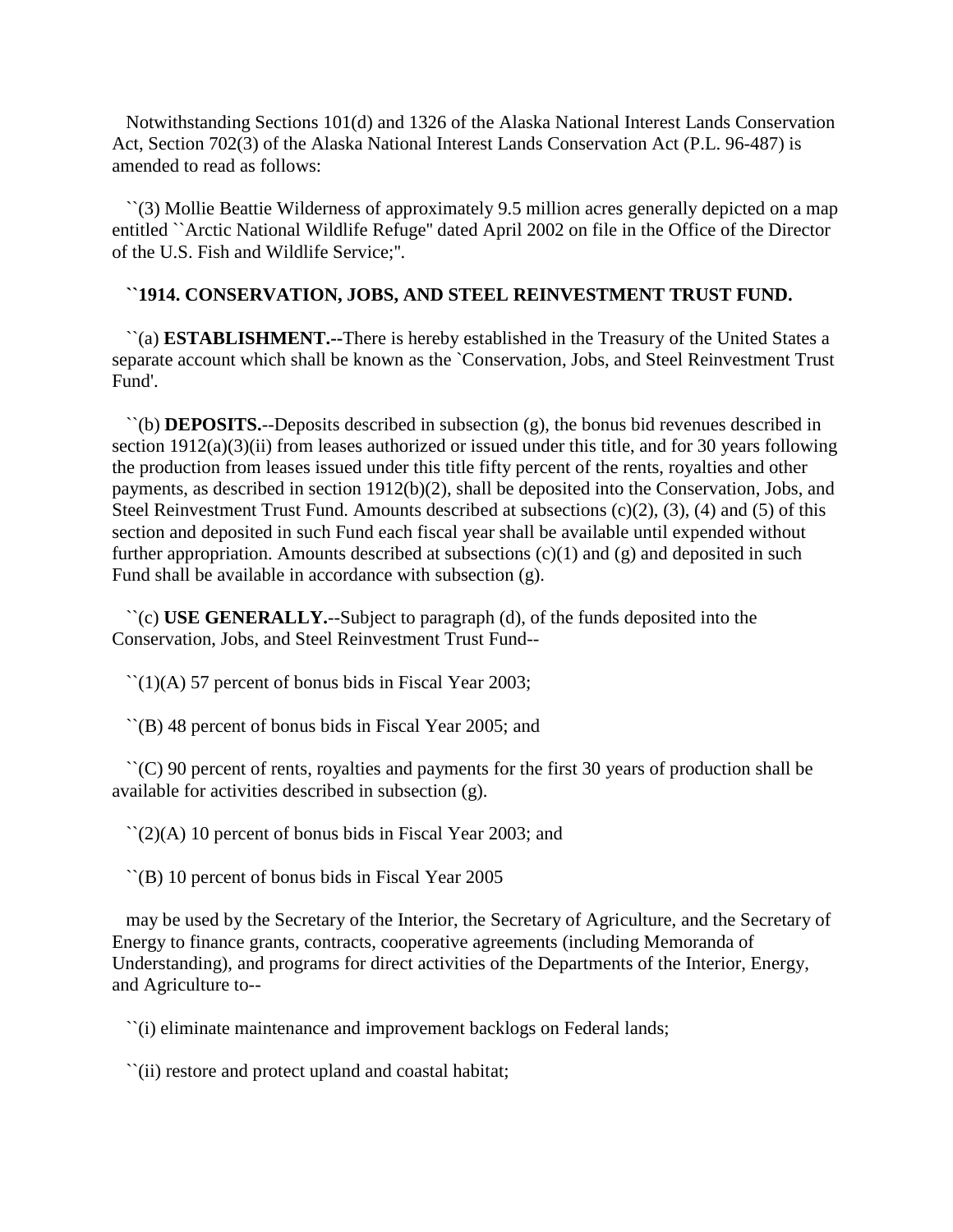``(iii) provide public access and necessary facilities for visitor accommodations;

``(iv) restore and improve historic landmarks and property;

 ``(v) develop urban parks through the Urban Park Recreation and Recovery Program and state and local recreation areas;

 ``(vi) support renewable energy programs, expand energy efficiency programs (including the Steel Industry of the Future program), and develop alternative energy sources; and

 ``(vii) support other related authorized programs within the jurisdiction of the House and Senate Committees on Appropriations.

 $\lq(3)$ (A) 15 percent of bonus bids in Fiscal Year 2003; and

``(B) 15 percent of bonus bids in Fiscal Year 2005

 may be used by the Secretary of Commerce to provide grants, loans, and other assistance (including federal loans with deferred or forgivable payments) to modernize the United States steel, heavy equipment, and related manufacturing industries, and to produce the necessary materials and equipment and construct the necessary infrastructure to support such industries, with emphasis on the transportation systems and infrastructure necessary to transport domestic petroleum products, under authorized programs including, but not limited to--

``(i) the Manufacturing Enterprise Program to stimulate manufacturing capacity;

``(ii) the Economic Development Administration;

``(iii) the International Trade Administration; and

 ``(iv) federal loan guarantees to finance private sector construction of such transportation systems and infrastructure; and

 ``(v) other related authorized programs within the jurisdiction of the House and Senate Committees on Appropriations to improve or increase manufacturing capacities and capabilities in the United States.

 $\lceil (4)(A) 10 \rceil$  percent of bonus bids in Fiscal Year 2003; and

``(B) 10 percent in Fiscal Year 2005

 may be used by the Secretary of Labor, except as provided under subsection (e), to train American workers to fabricate, construct, operate, and transport materials for systems and infrastructure necessary to transport domestic petroleum products using authorized programs, including but not limited to--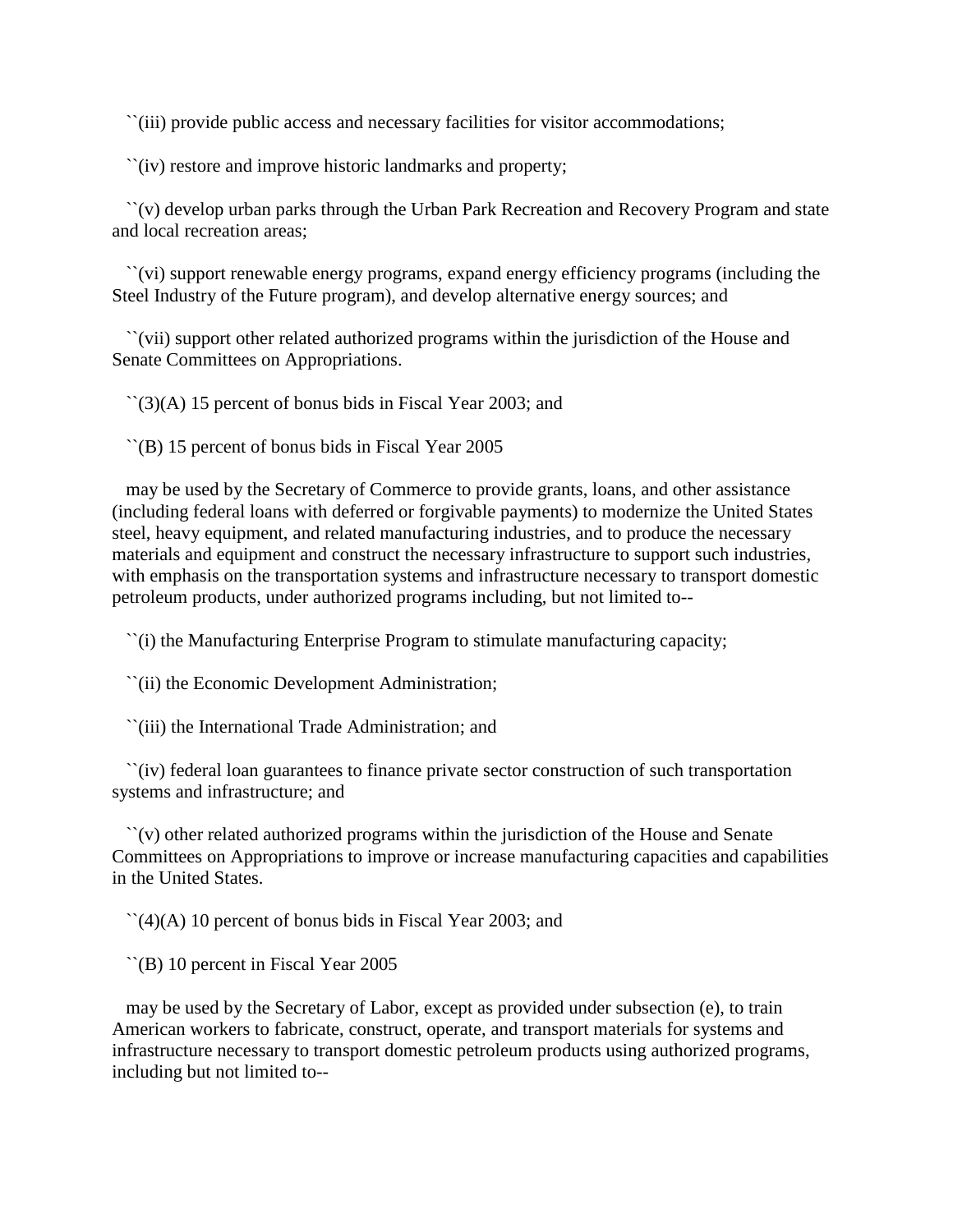``(i) veterans employment and training programs;

``(ii) dislocated workers program to train unemployed workers;

``(iii) the Mine Safety and Health Administration;

``(iv) the Occupational Safety and Health Administration;

``(v) employment and training administration programs; and

 ``(vi) other related authorized job training and worker programs within the jurisdiction of the House and Senate Committees on Appropriations.

 $\Gamma(5)$ (A) \$100 million in Fiscal Year 2003;

``(B) \$50 million in Fiscal Year 2005; and

 $\Gamma(C)$  10 percent of the rents, royalties and payments for the first 30 years of production

 shall be deposited into the Fund established by section 401 of the Surface Mining Control and Reclamation Act of 1977 (30 U.S.C. 1231), and shall be available without further appropriation for transfer, as needed, to the Combined Fund identified in section 402(h)(2) of the Surface Mining Control and Reclamation Act of 1977 (30 U.S.C. 1231) to pay the amount of any shortfall in any premium account for any plan year under the Combined Fund.''

In the event bonus bids received exceed the amounts specified in subparagraphs  $(1)(A)$  and  $(B)$ ,  $2(A)$  and  $(B)$ ,  $3(A)$  and  $(B)$ ,  $4(A)$  and  $(B)$  and  $5(A)$  and  $(B)$ ,  $90$  percent of such excess funds shall be available for uses as described in paragraph (1), and 10 percent of such excess funds shall be available for use as described in paragraph (5) of this subsection.

 ``(d) **ASSURANCE.**--The President, at his discretion, may request that amounts available in any fiscal year under paragraphs  $(c)(2)$ ,  $(3)$ , and  $(4)$  be reallocated among the qualified uses in paragraphs  $(c)(2)$ ,  $(c)(3)$ , and  $(c)(4)$  through appropriations acts.

 ``(e) **MAXIMIZING AMERICAN EMPLOYMENT.**--The Secretary of State is authorized to enter

### [Page: S2739]

into agreements with foreign countries to allow American workers to enter foreign countries to construct, operate, and maintain projects that will increase production and transportation of domestic energy resources and reduce America's reliance on foreign oil and natural gas.

 ``(f) **SEVERABILITY CLAUSE.**--If any provision of this section, including subsections, sentences, clauses, phrases, or individual words, or the application thereof is held invalid, the validity of the remainder of the section and of the application of any such provision, subsection, sentence, clause, phrase, or individual word shall not be affected thereby.''.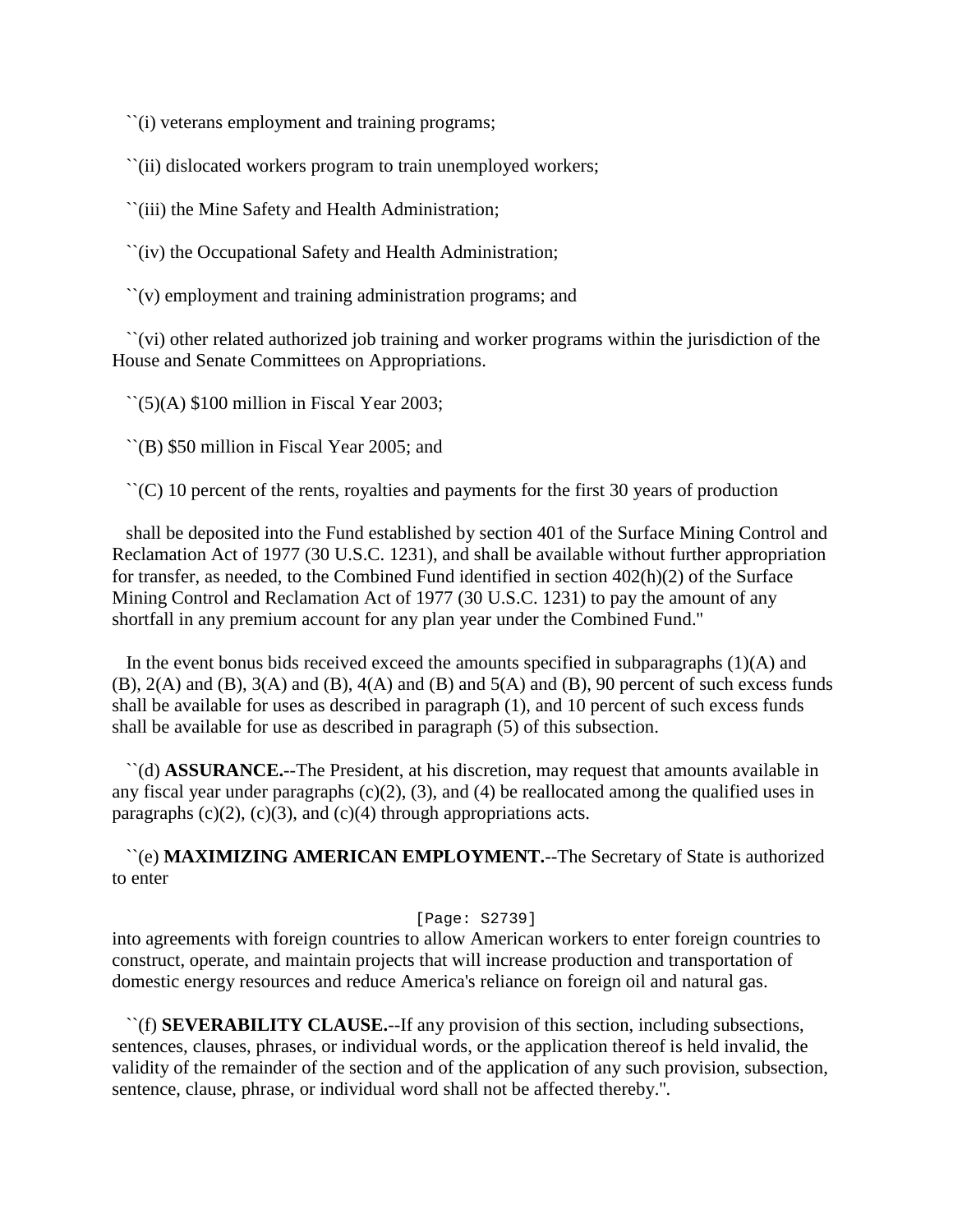``(g) **ESTABLISHMENT OF STEEL INDUSTRY RETIREE BENEFITS PROTECTION PROGRAM.**--The Trade Act of 1974 is amended by adding at the end the following new title:

#### ``TITLE IX--PROTECTION FOR STEEL INDUSTRY RETIREMENT BENEFITS

``SUBTITLE A. Definitions.

``SUBTITLE B. Steel Industry Retiree Benefits Protection Program.

``SUBTITLE C. Conservation Jobs, and Steel Reinvestment Trust Fund.

``Subtitle A--Definitions

``Sec. 901. Definitions.

#### **``SEC. 901. DEFINITIONS.**

``(a) **TERMS RELATING TO BENEFITS PROGRAM.--**For purposes of this title--

 ``(1) **RETIREE BENEFITS PROGRAM.**--The term `retiree benefits program' means the Steel Industry Retiree Benefits Protection Program established under this title to provide medical and death benefits to eligible retirees and beneficiaries.

# ``(2) **STEEL RETIREE BENEFITS.--**

 ``(A) **IN GENERAL.**--The term `steel retiree benefits' means medical, surgical, or hospital benefits, and death benefits, whether furnished through insurance or otherwise, which are provided to retirees and eligible beneficiaries in accordance with an employee benefit plan (within the meaning of section 3(3) of the Employee Retirement Income Security Act of 1974) which--

 ``(i) is established or maintained by a qualified steel company or an applicable acquiring company, and

``(ii) is in effect on or after January 1, 2000.

 Such term includes benefits provided under a plan without regard to whether the plan is established or maintained pursuant to a collective bargaining agreement.

#### ``(B) **RETIREE.--**

 ``(i) **IN GENERAL.**--The term `retiree' means an individual who has met any years of service or disability requirements under an employee benefit plan described in subparagraph (A) which are necessary to receive steel retiree benefits under the plan.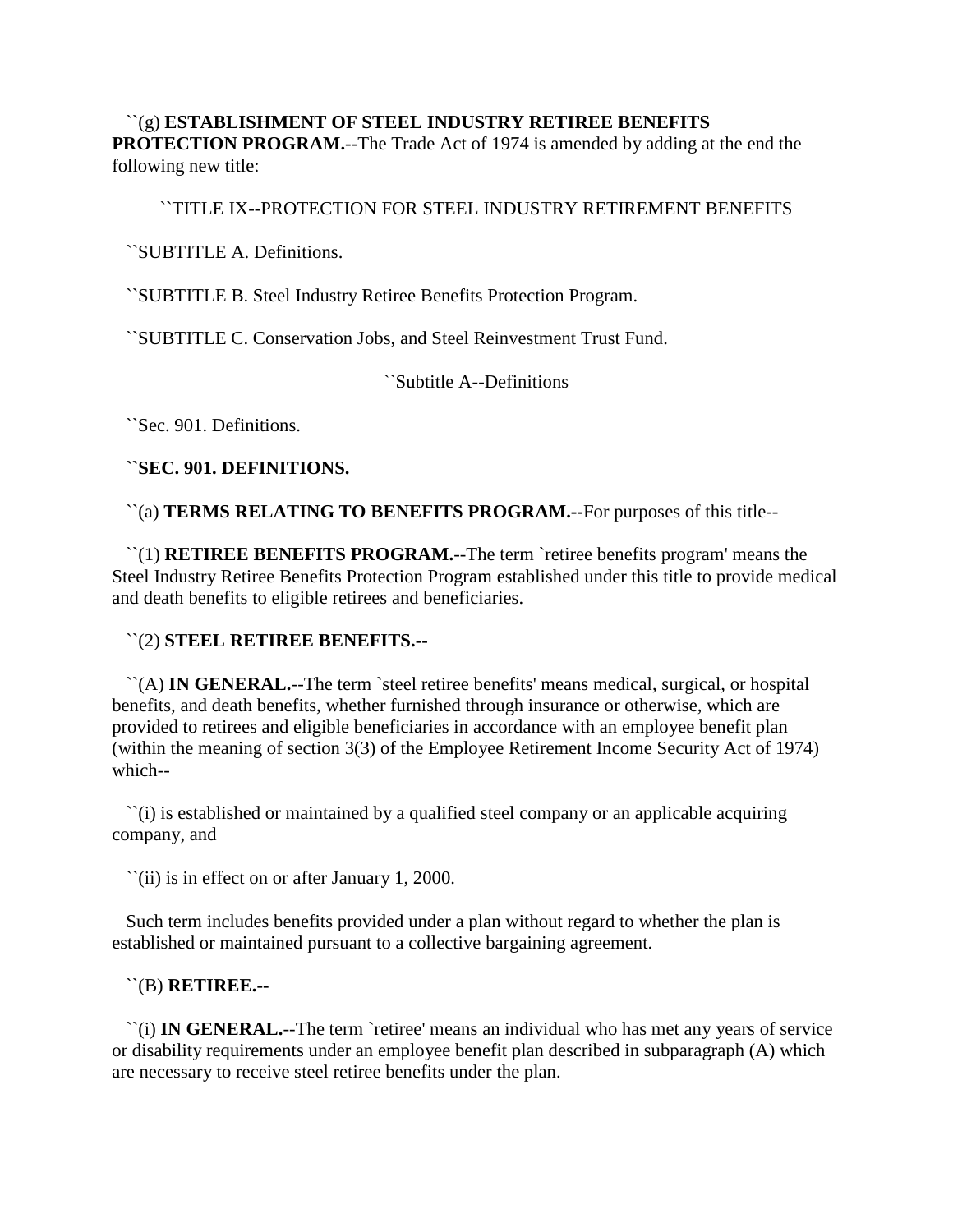``(ii) **CERTAIN RETIREES INCLUDED.**--An individual shall not fail to be treated as a retiree because the individual--

``(I) retired before January 1, 2000, or

``(II) was not employed at the steelmaking assets of a qualified steel company.

``(b) **TERMS RELATING TO STEEL COMPANIES.**--For purposes of this title--

# ``(1) **QUALIFIED STEEL COMPANY.**--

 ``(A) **IN GENERAL.**--The term `qualified steel company' means any person which on January 1, 2000, was engaged in--

``(i) the production or manufacture of a steel mill product,

``(ii) the mining or processing of iron ore or beneficiated iron ore products, or

``(iii) the production of coke for use in a steel mill product.

 ``(B) **TRANSPORTATION.**--The term `qualified steel company' includes any person which on January 1, 2000, was engaged in the transportation of any steel mill product solely or principally for another person described in subparagraph (A), but only if such person and such other person are related persons.

 ``(C) **SUCCESSORS IN INTEREST.**--The term `qualified steel company' includes any successor in interest of a person described in subparagraph (A) or (B).

# ``(2) **STEELMAKING ASSETS AND STEEL MILL PRODUCTS.--**

 ``(A) **STEELMAKING ASSETS.**--The term `steelmaking assets' means any land, building, machinery, equipment, or other fixed assets located in the United States which, at any time on or after January 1, 2000, have been used in the activities described in subparagraph (A) or (B) of paragraph (1).

 ``(B) **STEEL MILL PRODUCT.**--The term `steel mill product' means any product defined by the American Iron and Steel Institute as a steel mill product.

 ``(3) **ACQUIRING COMPANY.**--The term `acquiring company' means any person which acquired on or after January 1, 2000, steelmaking assets of a qualified steel company with respect to which a qualifying event has occurred.

``(c) **OTHER DEFINITIONS.**--For purposes of this title--

 ``(1) **RELATED PERSON.**--The term `related person' means, with respect to any person, a person who--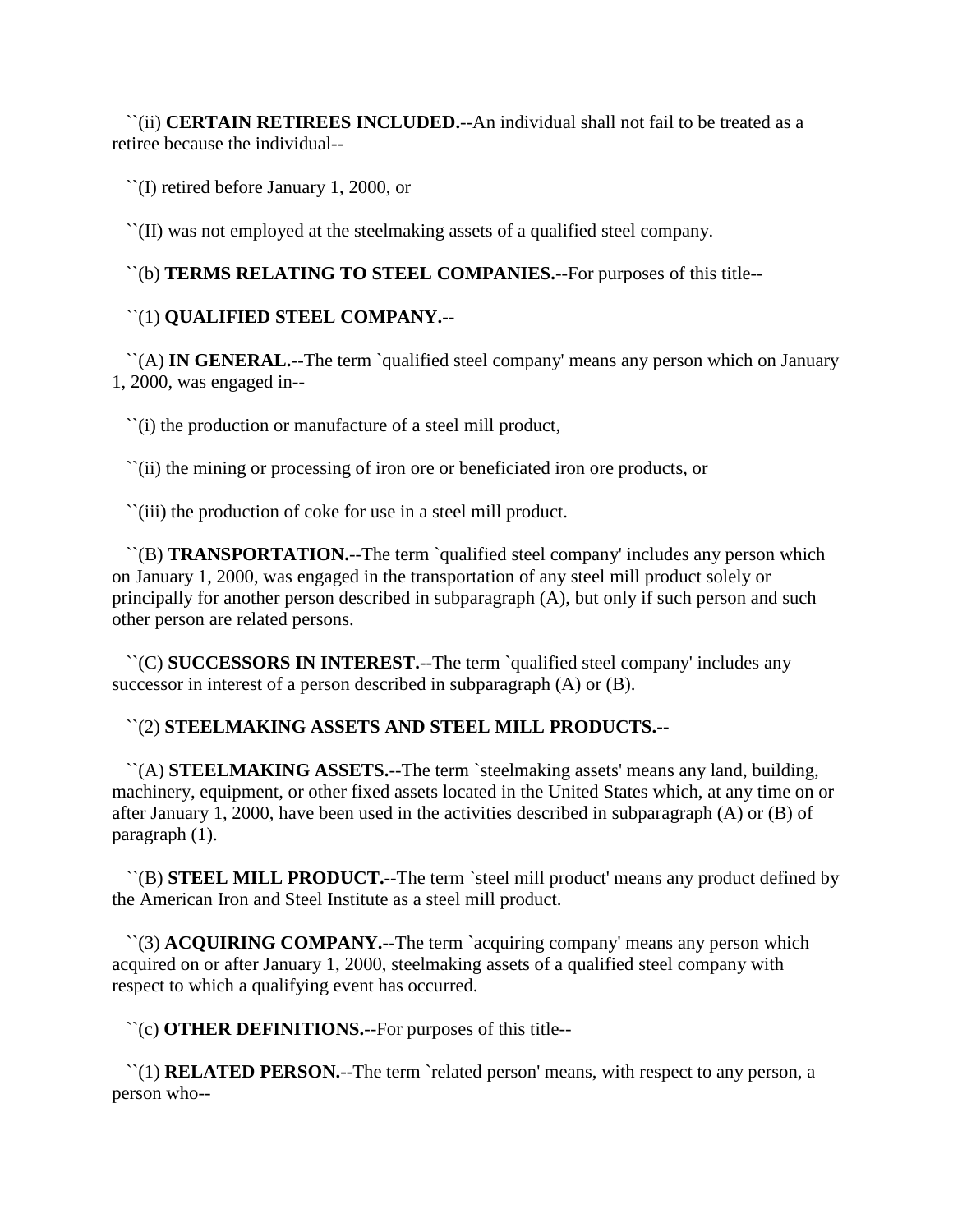``(A) is a member of the same controlled group of corporations (within the meaning of section  $52(a)$ ) as such person, or

 $\Gamma(\mathbf{B})$  is under common control (within the meaning of section 52(b)) with such person.

``(2) **SECRETARY.**--The term `Secretary' means the Secretary of Commerce.

 ``(3) **TRUST FUND.**--The term `Trust Fund' means the Conservation, Jobs, and Steel Reinvestment Trust Fund established under section 1914 of the Energy Policy Act of 2002.

``Subtitle B--Steel Industry Retiree Benefits Protection Program

``I. Establishment.

``II. Relief and assumption of liability, eligibility, and certification.

``III. Program benefits.

#### ``PART I--ESTABLISHMENT

``Sec. 902. Establishment.

#### **``SEC. 902. ESTABLISHMENT.**

 ``There is established a Steel Industry Retiree Benefits Protection program to be administered by the Secretary and the Board of Trustees for the amounts of the Trust Fund described in section 1914(c)(1) of the Energy Policy Act of 2002 and this title in accordance with the provisions of this title for the purpose of providing medical and death benefits to eligible retirees and eligible beneficiaries certified as participants in the program under part II.

# ``PART II--RELIEF AND ASSUMPTION OF LIABILITY, ELIGIBILITY, AND **CERTIFICATION**

``Sec. 911. Relief and assumption of liability.

``Sec. 912. Qualifying events.

``Sec. 913. Eligibility and certification of eligibility.

# **``SEC. 911. RELIEF AND ASSUMPTION OF LIABILITY.**

#### ``(a) **IN GENERAL.**--If--

 ``(1) the Secretary certifies under section 912 that there was a qualifying event with respect to a qualified steel company,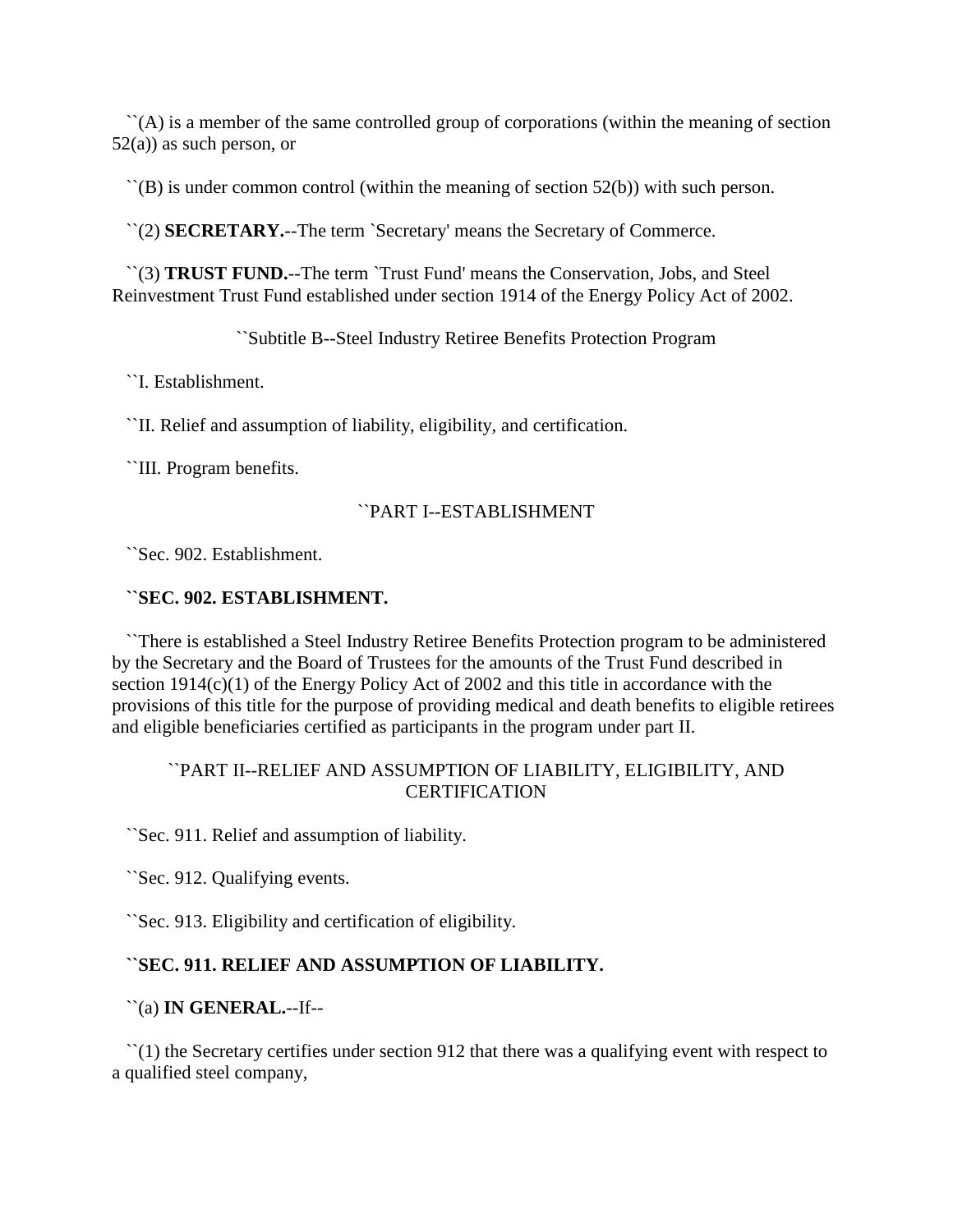$\Gamma(2)$  the asset transfer requirements of subsection (b) and the contribution requirements of subsection (c) are met with respect to the qualifying event, then the United States shall assume liability, subject to amounts available in the Trust Fund and additional funds made available in appropriations acts, for the provision of steel retiree benefits for each eligible retiree and eligible beneficiary certified for participation in the retiree benefits program under section 913 (and the qualified steel company, any predecessor or successor, and any related person to such company, predecessor, or successor shall be relieved of any liability for the provision of such benefits). The United States shall be treated as satisfying any liability assumed under this subsection if benefits are provided to eligible retirees and eligible beneficiaries under the retiree benefits program provided in part III, and

 ``(3) the qualified steel company and any acquiring company assumes their respective liability to make any contributions required under subsection(c),

 then the United States shall assume liability, subject to amounts available in the Trust Fund and additional funds made available in appropriations acts, for the provision of steel retiree benefits for each eligible retiree and eligible beneficiary certified for participation in the retiree benefits program under section 913 (and the qualified steel company, any predecessor or successor, and any related person to such company, predecessor, or successor shall be relieved of any liability for the provision of such benefits). The United States shall be treated as satisfying any liability assumed under this subsection if benefits are provided to eligible retirees and eligible beneficiaries under the retiree benefits program provided in part III.

# ``(b) **REQUIRED ASSET TRANSFERS.--**

 ``(1) **IN GENERAL.**--The requirements of this subsection are met if the qualified steel company and any applicable acquiring company transfer to the Trust Fund all assets, as determined in accordance with rules prescribed by the Secretary, which, under the terms of an applicable collective bargaining agreement, were required to be set aside under an employee benefit plan or otherwise for the provision of the steel retiree benefits the liability for which (determined without regard to this subsection) is relieved by operation of subsection (a). The assets required to be transferred shall not include voluntary contributions, including voluntary contributions made pursuant to a voluntary employees beneficiary association trust, which are in excess of the contributions described in the preceding sentence.

 ``(2) **DETERMINATION.**--The amount of the assets to be transferred under paragraph (1) shall be determined at the time of the certification under section 912 and shall include interest from the time of the determination to the time of transfer. Such amount shall be reduced by any payments from such assets which are made after the determination by the qualified steel company or applicable acquiring company for the provision of steel retiree benefits for which such assets were set aside and the liability for which (determined without regard to this subsection) is relieved by operation of subsection (a).

# ``(c) **CONTRIBUTION REQUIREMENTS.--**

``(1) **CONTRIBUTIONS BASED ON OWNERSHIP OF STEELMAKING ASSETS.--**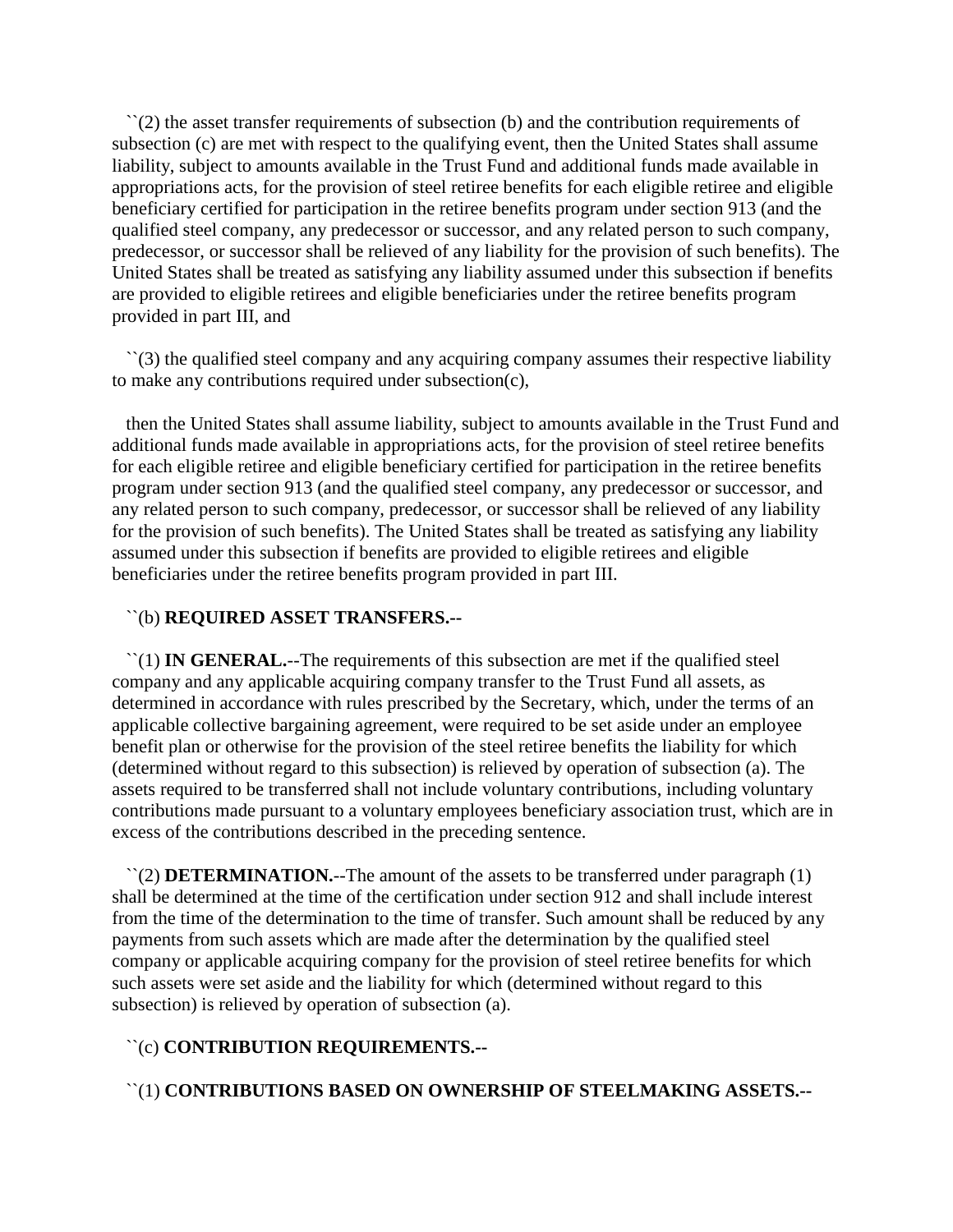``(A) **IN GENERAL.**--If there is a qualifying event certified under section 912 with respect to a qualified steel company--

``(i) the qualified steel company shall assume the obligation to pay, and

 ``(ii) if the qualified steel company transferred on or after January 1, 2000, any of its steelmaking assets, the qualified steel company and any acquiring company acquiring such assets as part of a qualifying event shall assume the obligation to pay,

 to the Trust Fund for each of the years in the period beginning on the date of the qualifying event its ratable share of the amount determined under subparagraph (B) with respect to the steelmaking assets owned by such company or person.

# ``(B) **AMOUNT OF LIABILITY.--**

``(i) **IN GENERAL.**--The amount required to be paid under subparagraph (A) for any year

# [Page: S2740]

shall be equal to \$6 per ton of products described in section  $901(b)(1)(A)$  attributable to the steelmaking assets which are subject to the qualifying event. If 2 or more persons own steelmaking capacity or assets, the liability under this clause shall be allocated ratably on the basis of their respective ownership interests. The determination under this clause for any year shall be made on the basis of shipments during the calendar year preceding the calendar year in which such year begins. In the event the cost of the program is reduced the amount paid by qualified steel companies per ton of products described in 901(b)(1)(A) shall be reduced by the same percentage.

 ``(ii) **REDUCTIONS IN LIABILITY.**--The amount of any liability under clause (i) for any year shall be reduced by the amount of any assets transferred to the Trust Fund under subsection (b), reduced by any portion of such amount applied to a liability for any preceding year. If 2 or more persons are liable under subparagraph (A) with respect to any qualifying event, the reduction under clause (i) shall be allocated ratably among such persons on the basis of their respective liabilities or in such other manner as such persons may agree.

# ``(2) **FASB LIABILITY IN CASE OF CERTAIN QUALIFYING EVENTS.--**

 ``(A) **IN GENERAL.**--If there is a qualifying event (other than a qualified acquisition) with respect to a qualified steel company, then, subject to the provisions of subparagraphs (C) and (D), the qualified steel company shall be liable for payment to the Trust Fund of the amount determined under subparagraph (B). If a qualified acquisition occurs after another qualifying event, such other qualifying event shall be disregarded for purposes of this paragraph.

 ``(B) **AMOUNT OF LIABILITY.**--The amount determined under this subparagraph shall be equal to the excess (if any) of--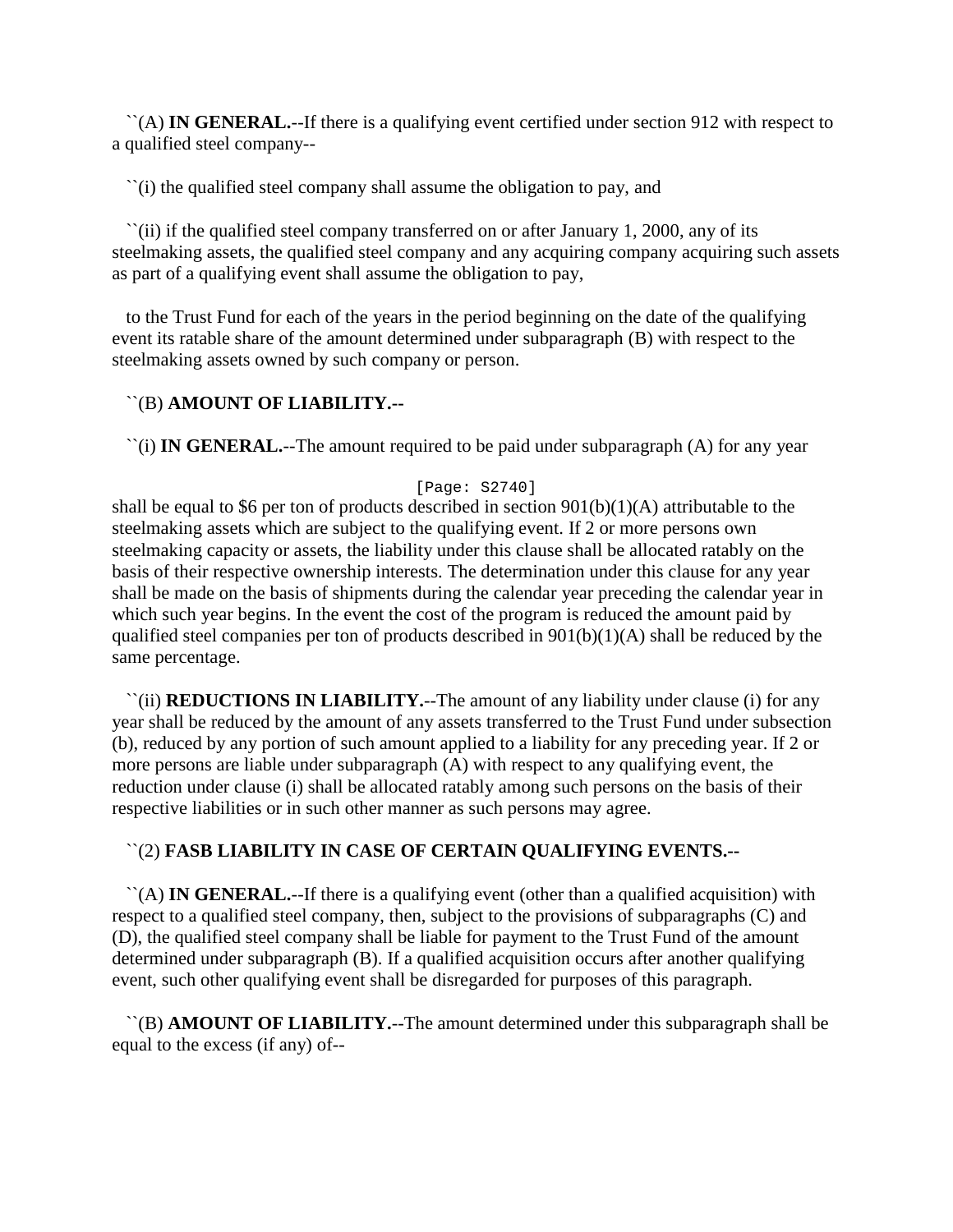``(i) the amount determined under the Financial Accounting Standards Board Rule 106 as being equal to the present value of the steel retiree benefits of eligible retirees and beneficiaries of the qualified steel company the liability for which (determined without regard to any modification pursuant to section 1114 of title 11, United States Code) is relieved under subsection (a), over

 $\tilde{\ }$ (ii) the sum of--

 ``(I) the value of the assets transferred under subsection (b) with respect to the retirees and beneficiaries, and

 ``(II) the present value of any payments (other than payments determined under this subparagraph) to be made under this subsection with respect to steelmaking assets of the qualified steel company.

 ``(C) **DISCHARGES IN BANKRUPTCY.**--The amount of any liability under subparagraph (B) shall be reduced by the portion of such liability which, in accordance with the provisions of title 11, United States Code, is discharged in any bankruptcy proceeding.

 ``(D) **NO LIABILITY IF INDUSTRY-WIDE ELECTION MADE.**--If a qualifying event occurs by reason of a qualified election under section  $912(d)(2)(B)$ , then--

 ``(i) any liability that arose under this paragraph for any qualifying event occurring before such election is extinguished (and any payment of such liability shall be refunded from the Trust Fund with interest), and

 ``(ii) this paragraph shall not apply to the qualifying event occurring by reason of such election or any subsequent qualifying event.

 ``(3) **JOINT AND SEVERAL LIABILITY.**--Any related person of any person liable for any payment under this subsection shall be jointly and severally liable for the payment.

 ``(4) **TIME AND MANNER OF PAYMENT.**--The Secretary shall establish the time and manner of any payment required to be made under this subsection, including the payment of interest.

# **SEC. 912. QUALIFYING EVENTS.**

``(a) **IN GENERAL.**--For purposes of this title, the term `qualifying event' means any--

 $\degree$ (1) qualified acquisition,

 $\degree$ (2) qualified closing,

``(3) qualified election, and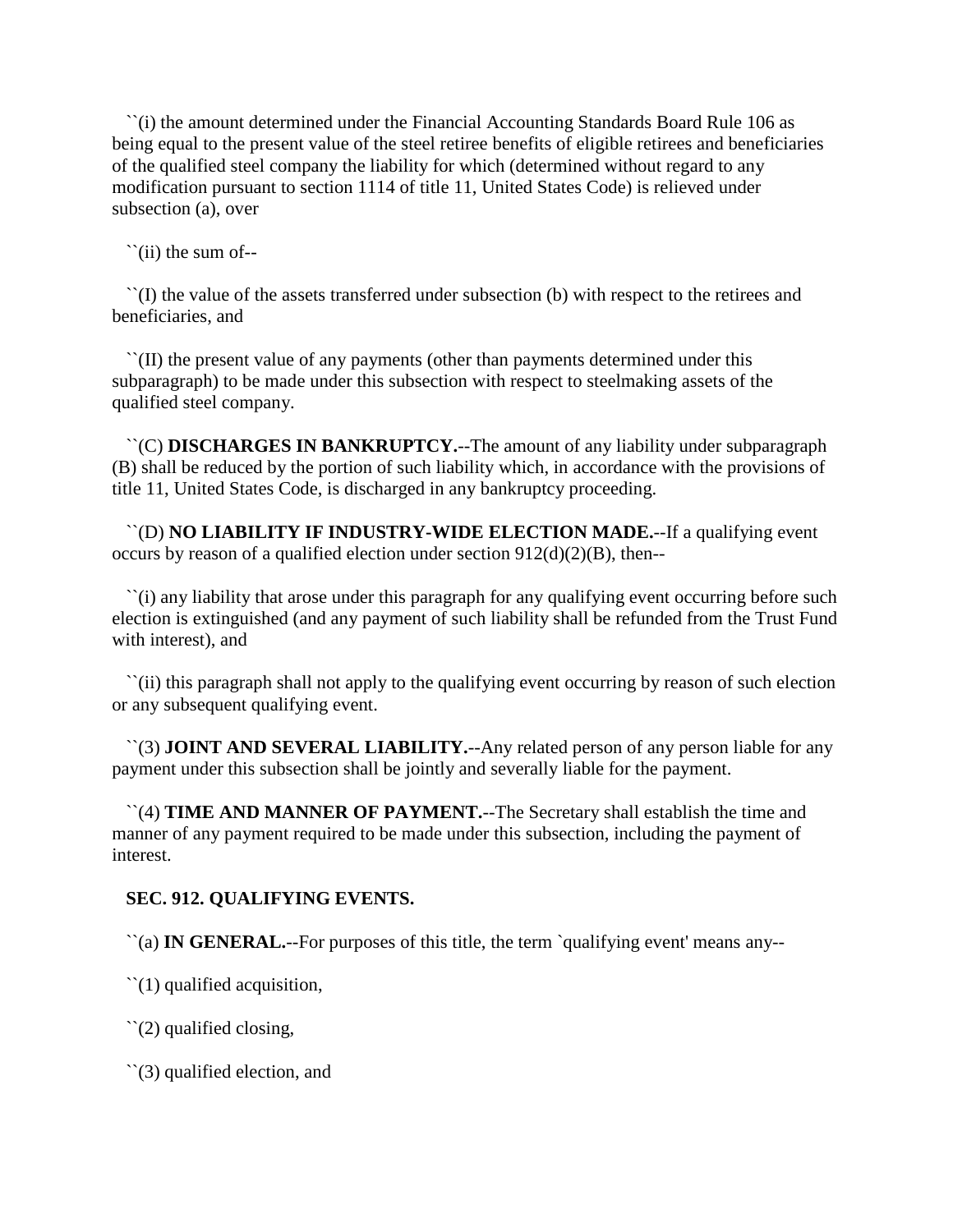``(4) qualified bankruptcy transfer.

 ``(b) **QUALIFIED ACQUISITION.**--For purposes of this title, the term `qualified acquisition' means any arms'-length transaction or series of related transactions--

 $\lq(1)$  under which a person (whether or not a qualified steel company) acquires by purchase, merger, stock acquisition, or otherwise all or substantially all of the steelmaking assets held by the qualified steel company as of January 1, 2000, and

 $\lq(2)$  which occur on and after January 1, 2000, and before the date which is 2 years after the date of the enactment of this title.

Such term shall not include any acquisition by a related person.

``(c) **QUALIFIED CLOSING.**--For purposes of this title--

``(1) **IN GENERAL.**--The term `qualified closing' means--

 $\lq (A)$  the permanent cessation on or after January 1, 2000, and before January 1, 2004, by a qualified steel company operating under the protection of chapter 11 or 7 of title 11, United States Code, of all activities described in subparagraph (A) or (B) of paragraph (1) of section 901(b), or

 ``(B) the transfer on or after January 1, 2000, and before January 1, 2004, by a qualified steel company operating under the protection of chapter 11 or 7 of title 11, United States Code, of all or substantially all of its steelmaking assets to 1 or more persons other than related persons in an arms'-length transaction or series of related transactions which do not constitute a qualified acquisition.

 ``(2) **COMPANIES IN IMMINENT DANGER OF CLOSURE.**--A qualified closing of a qualified steel company operating under the protection of chapter 11 or 7 of title 11, United States Code, shall be treated as having occurred if the company--

 $\Gamma(A)$  meets the acquisition effort requirements of paragraph (3),

``(B) establishes to the satisfaction of the Secretary that--

``(i) it is in imminent danger of becoming a closed company, or

 ``(ii) in the case of a company operating under protection of chapter 11 of title 11, United States Code, it is unable to reorganize without the relief provided under this title, and

 ``(C) elects, in such manner as the Secretary prescribes, at any time after the date of the enactment of this title and before the date which is 2 years after the date of the enactment of this title, to avail itself of the relief provided under this title.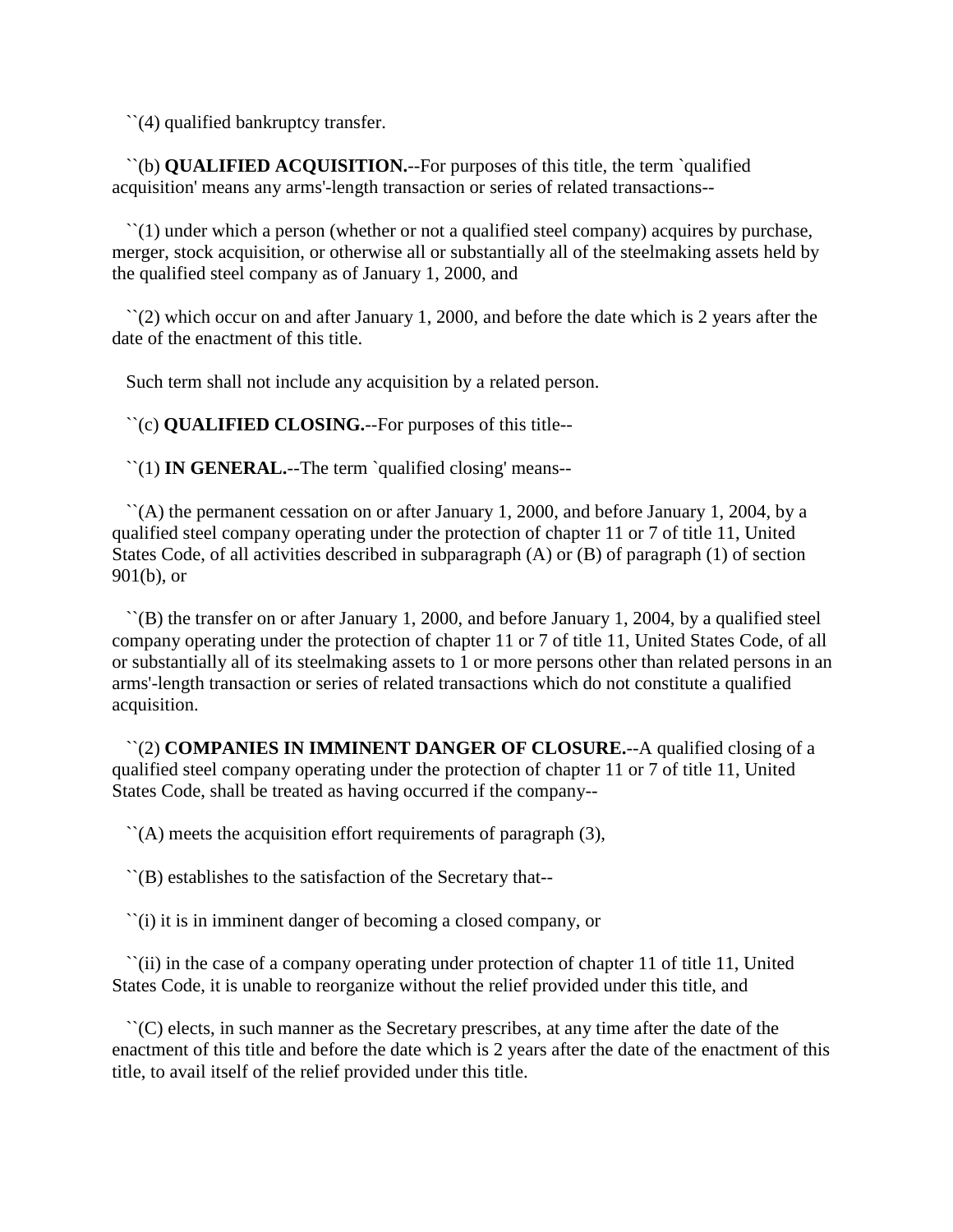## ``(3) **ACQUISITION EFFORT REQUIREMENTS.**--

 ``(A) **IN GENERAL.**--The requirements of this paragraph are met by a qualified steel company if--

 ``(i) the company files with the Secretary within 10 days of the date of the enactment of this title--

``(I) a notice of intent to be acquired, and

 ``(II) a description of the actions the company will undertake to have its steelmaking assets acquired in a qualified acquisition, and

 ``(ii) the company at all times after the filing under clause (i) and the date which is 2 years after the date of the enactment of this title (or, if earlier, the date on which the requirement of paragraph (2)(B) is satisfied) makes a continuing, good faith effort to have its steelmaking assets acquired in a qualified acquisition.

 ``(B) **GOOD FAITH EFFORT.**--A continuing, good faith effort under subparagraph (A)(ii) shall include--

 ``(i) the active marketing of a company's steelmaking assets through the retention of an investment banker, the preparation and distribution of offering materials to prospective purchasers, allowing due diligence and investigatory activities by prospective purchasers, the active and good faith consideration of all expressions of interest by prospective purchasers, and any other affirmative action designed to result in a qualified acquisition of a company's steelmaking assets, and

 ``(ii) a demonstration to the Secretary by the company that no bona fide and fair offer which would have resulted in a qualified acquisition of the company's steelmaking assets has been unreasonably refused.

``(d) **QUALIFIED ELECTION.**--For purposes of this title--

 ``(1) **IN GENERAL.**--The term `qualified election' means an election by a qualified steel company operating under the protection of chapter 11 or 7 of title 11, United States Code, meeting the acquisition effort requirements of subsection  $(c)(3)$  to transfer its obligations for steel retiree benefits to the retiree benefit program. Such an election shall be made not earlier than the date which is 2 years after the date of the enactment of this title, and in such manner as the Secretary may prescribe.

 ``(2) **INDUSTRY-WIDE ELECTION.**--Notwithstanding paragraph (1), a qualified election shall be treated as having occurred with respect to a qualified steel company (whether or not operating under the protection of chapter 11 or 7 of title 11, United States Code) if--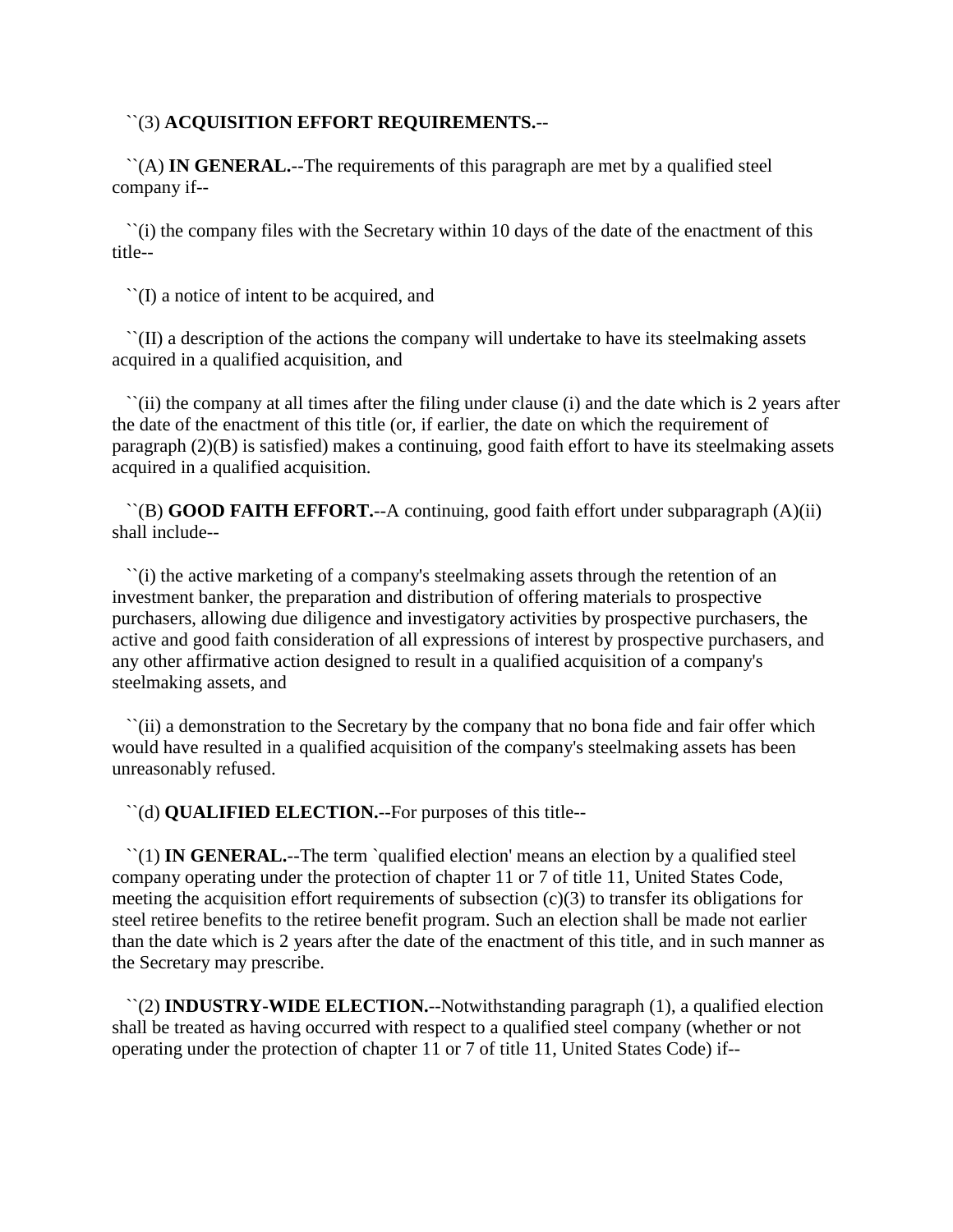``(A) the Secretary determines that at least 200,000 eligible retirees and beneficiaries have been certified under section 913 for participation in the retiree benefits program, and

 ``(B) the qualified steel company elects to avail itself of the relief provided under this title on or after the date of the determination under subparagraph (A).

 ``(e) **QUALIFIED BANKRUPTCY TRANSFER.**--For purposes of this title, the term `qualified bankruptcy transfer' means any transaction or series of transactions--

 $\lq(1)$  under which the qualified steel company, operating under the protection of chapter 11 or 7 of title 11, United States Code, transfers by any means (including but not limited to a plan of reorganization) its control over at least 30 percent of the production capacity of its steelmaking assets to 1 or more persons which are not related persons of such company,

 $\Gamma(2)$  which are not part of a qualified acquisition or qualified closing of a qualified steel company, and

``(3) which occur on and after January 1, 2000, and before January 1, 2004.

## ``(f) **CERTIFICATION.--**

 ``(1) **IN GENERAL.**--The Secretary shall certify a qualifying event with respect to a qualified steel company if the Secretary determines that the requirements of this title are met with respect to such event and that the asset transfer and contribution requirements of section 911 will be met.

 ``(2) **TIME FOR DECISION.**--The Secretary shall make any determination under this subsection as soon as possible after a request is filed (and in the case of a request for certification as a qualified acquisition filed at least 60 days before the proposed date of the acquisition, before such proposed date).

 ``(3) **ELIGIBILITY TO FILE REQUEST.**--A request for certification under this subsection may be made by the qualified steel company

[Page: S2741] or any labor organization acting on behalf of retirees of such company.

# **``SEC. 913. ELIGIBILITY AND CERTIFICATION.**

# ``(a) **RETIREES.**--

 ``(1) **IN GENERAL.**--Any individual who is a retiree of a qualified steel company with respect to which the Secretary has certified under section 912 that a qualifying event has occurred shall be treated as an eligible retiree for purposes of this title if--

 ``(A) the individual was receiving steel retiree benefits under an employee benefit plan described in section  $901(a)(2)(A)$  as of the date of the qualifying event, or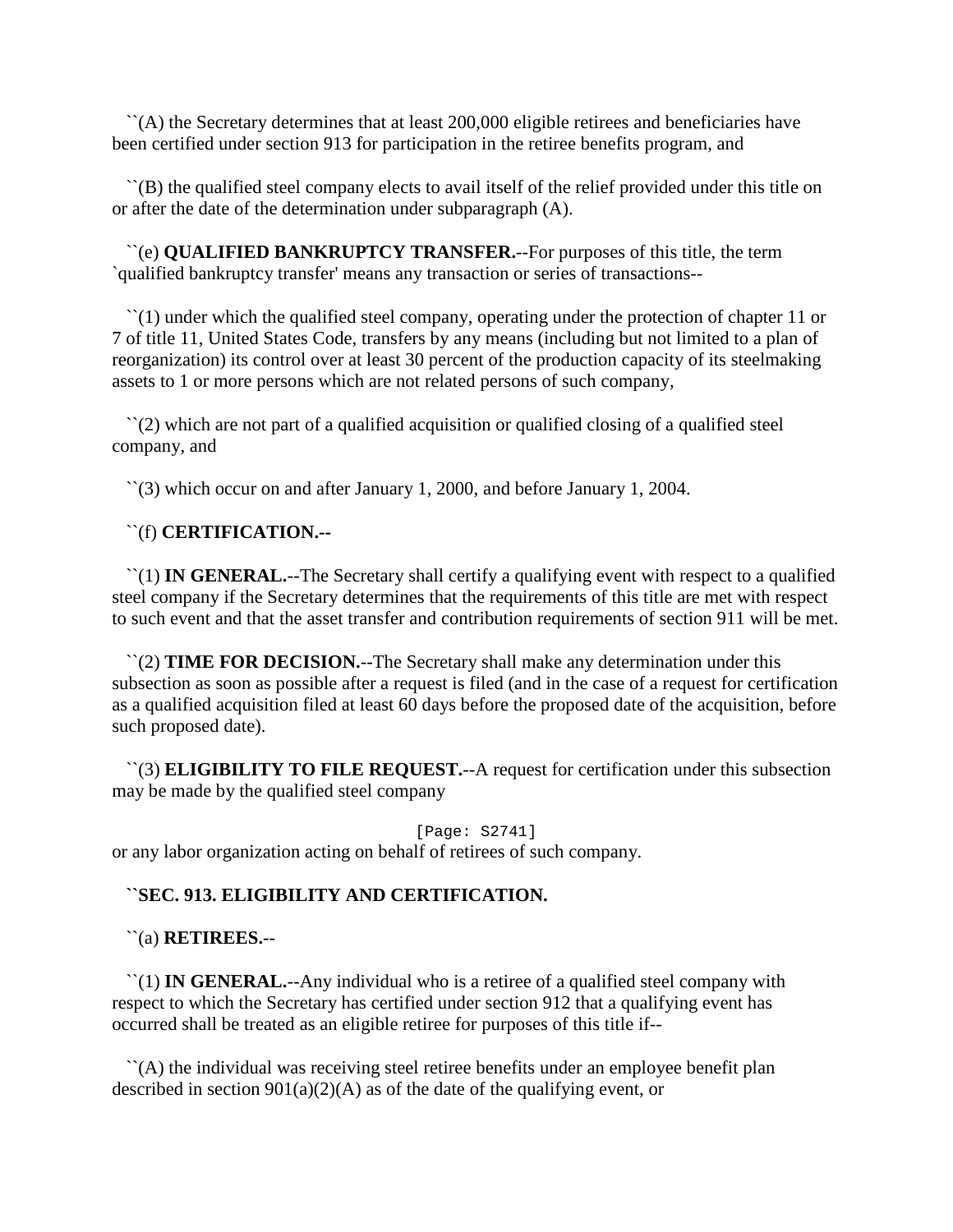``(B) the individual was eligible to receive such benefits on such date but was not receiving such benefits because the plan ceased to provide such benefits.

 ``(2) **CERTAIN INDIVIDUALS INCLUDED.**--An individual shall be treated as an eligible retiree under paragraph (1) if the individual--

``(A) was an employee of the qualified steel company before a qualified acquisition,

``(B) became an employee of the acquiring company as a result of the acquisition, and

``(C) voluntarily retires within 3 years of the acquisition.

 ``(b) **BENEFICIARIES.**--An individual shall be treated as an eligible beneficiary for purposes of this title if the individual is the spouse, surviving spouse, or dependent of an eligible retiree (or an individual who would have been an eligible retiree but for the individual's death before the date of the qualifying event).

# ``(c) **CERTIFICATION OF ELIGIBLE RETIREES AND BENEFICIARIES.**--

 ``(1) **IN GENERAL.**--The Board of Trustees shall certify an individual as an eligible retiree or eligible beneficiary if the individual meets the requirements of this section.

 ``(2) **ELIGIBILITY TO FILE REQUEST.**--A request for certification under this subsection may be filed by any individual seeking to be certified under this subsection, the qualified steel company, an acquiring company, a labor organization acting on behalf of retirees of such company, or a committee appointed under section 1114 of title 11, United States Code.

 ``(d) **RECORDS.**--A qualified steel company, an acquiring company, and any successor in interest shall on and after the date of the enactment of this title maintain and make available to the Secretary and the Board of Trustees, all records, documents, and materials (including computer programs) necessary to make the certifications under this section.

# PART III--PROGRAM BENEFITS

``Sec. 921. Program benefits.

# **``SEC. 921. PROGRAM BENEFITS.**

 ``(a) **GENERAL RULE.**--Each eligible retiree and eligible beneficiary who is certified for participation in the retiree benefits program shall be entitled subject only to amounts available in the Trust Fund and additional funds made available in appropriations acts--

``(1) to receive health care benefits coverage described in subsection (b), and

 ``(2) in the case of an eligible retiree, payment of \$5,000 death benefits coverage to the beneficiary of the retiree upon the retiree's death.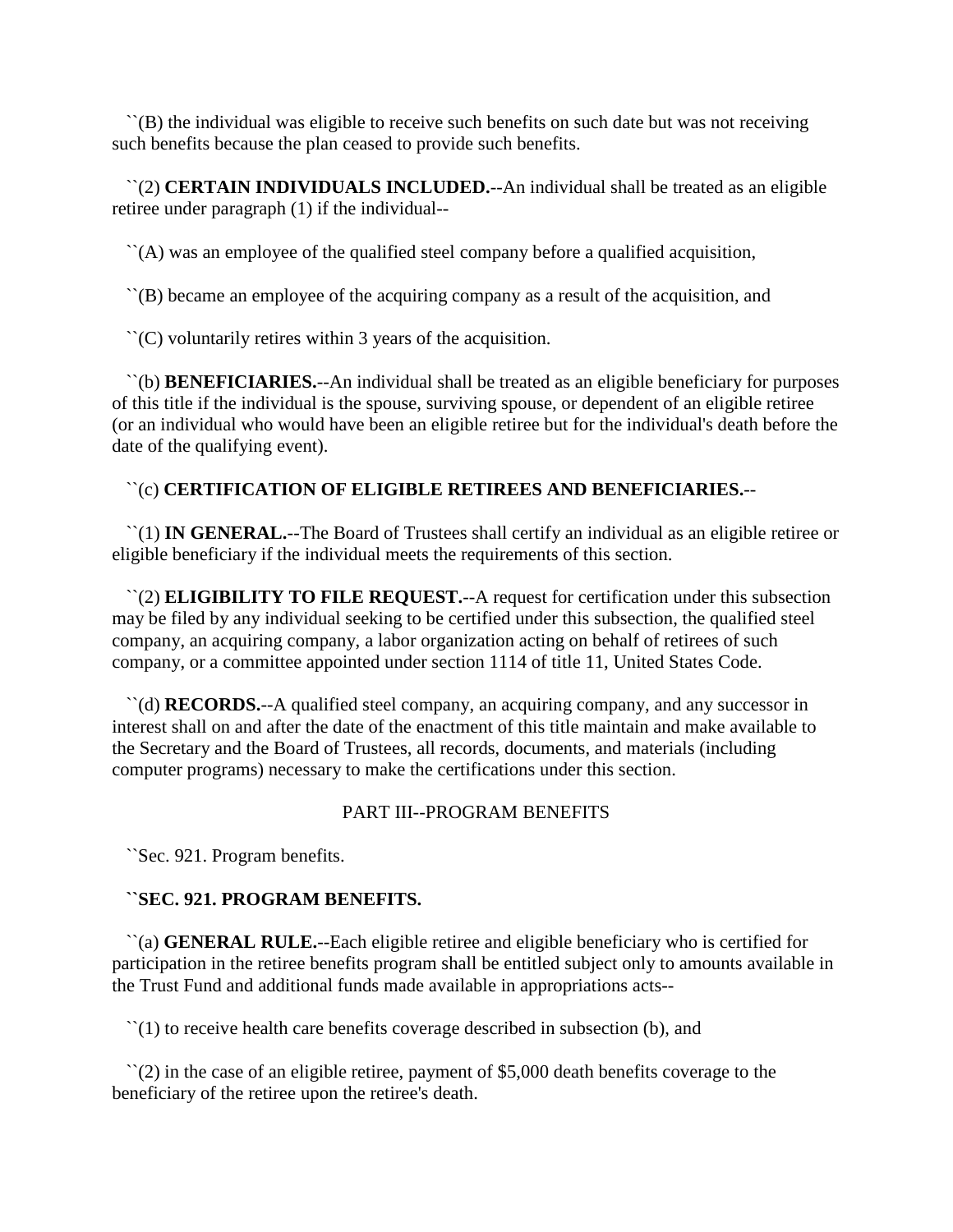## ``(b) **HEALTH CARE BENEFITS COVERAGE.**--

 ``(1) **IN GENERAL.**--The Board of Trustees shall establish health care benefits coverage under which eligible retirees and beneficiaries are provided benefits for health care items and services that are substantially the same as the benefits offered as of January 1, 2002, under the Blue Cross/Blue Shield Standard Plan provided under the Federal Employees Health Benefit Program under chapter 89 of title 5, United States Code, to Federal employees and annuitants. In providing the benefits under such program, the secondary payer provisions and the provisions relating to benefits provided when an individual is eligible for benefits under the medicare program under title XVIII of the Social Security Act that are applicable under such Plan shall apply in the same manner as such provisions apply to Federal employees and annuitants under such Plan.

 ``(2) **CONTRACTING AUTHORITY.--**The Board of Trustees shall have the authority to enter into such contracts as are necessary to carry out the provisions of this subsection, including contracts necessary to ensure adequate geographic coverage and cost control. The Board of Trustees may use the authority under this subsection to establish preferred provider organizations or other alternative delivery systems.

 ``(3) **PREMIUMS, DEDUCTIBLES, AND COST SHARING.--**The Board of Trustees of the Trust 15 Fund shall establish premiums, deductibles, and cost sharing for eligible retirees and beneficiaries provided health care benefits coverage under paragraph (1) which are substantially the same as those required under the Blue Cross/Blue Shield Standard Plan described in paragraph (1).

``Subtitle C.--Conservation, Jobs, and Steel Reinvestment Trust Fund

# **``SEC. 931. CONSERVATION, JOBS AND STEEL REINVESTMENT TRUST FUND.**

# ``(a) **TRANSFERS TO THE CONSERVATION, JOBS AND STEEL REINVESTMENT TRUST FUND.--**

 ``(1) **IN GENERAL.--**There are appropriated to the Trust Fund established in section 1914 of the Energy Policy Act of 2002 amounts equivalent to--

``(A) tariffs on steel mill products received in the Treasury under title II of this Act,

 ``(B) amounts received in the Treasury from asset transfers and contributions under section 911,

 ``(C) amounts credited to the Trust Fund under section 9602(b) of the Internal Revenue Code of 1986,

``(D) the premiums paid by retirees under the program; and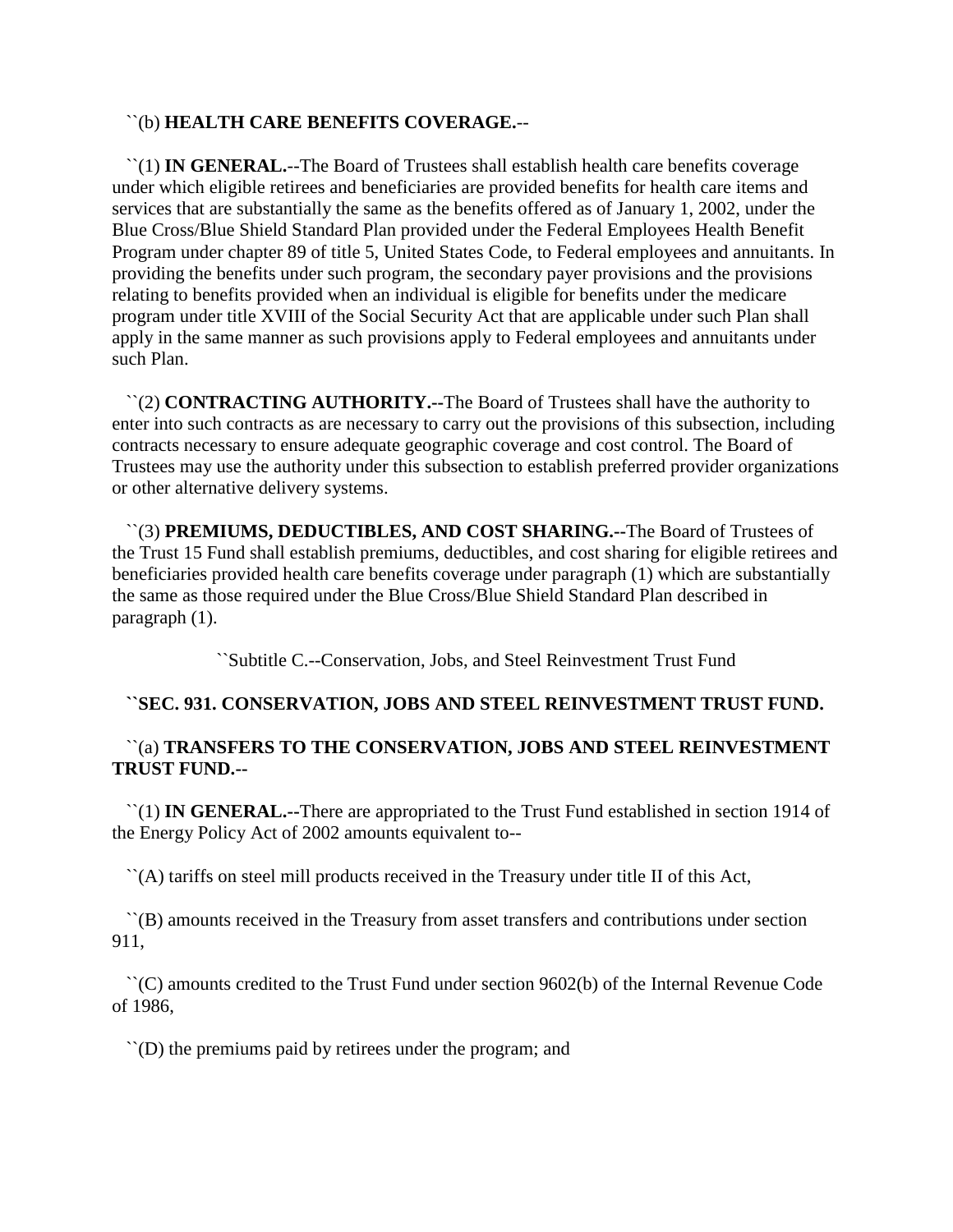``(E) bonus bids and rents, royalties and payments from the production of oil deposited pursuant to section 1914(b) and (c)(1) of the Energy Policy Act of 2002.

 ``(2) **AUTHORIZATION OF APPROPRIATIONS.--**There is authorized to be appropriated to the Trust Fund each fiscal year an amount equal to the excess (if any) of--C

``(A) expenditures from the amounts in the Trust Fund for the fiscal year, over

``(B) the assets of the Trust Fund for the fiscal year without regard to this paragraph.

 ``(b) **EXPENDITURES.**--Amounts in the Trust Fund described in section 1914(c)(1) of the Energy Policy Act of 2002 and this section shall be available only for purposes of making expenditures--

 $\lq(1)$  to meet the obligations of the United States with respect to liability for steel retiree benefits transferred to the United States under this title, and

``(2) incurred by the Secretary and the Board of Trustees in the administration of this title.

#### ``(c) **BOARD OF TRUSTEES.--**

 ``(1) **IN GENERAL.--**Amounts in the Trust Fund described in section 1914(c)(1) of the Energy Policy Act of 2002 and this section and the retiree benefits program shall be administered by a Board of Trustees, consisting of--

 $\hat{A}$  (A) 2 individuals designated by agreement of the 5 qualified steel companies which, as of the date of the enactment of this title--

 $\lq$ ) are conducting activities described in subparagraph (A) or (B) of section 901(b)(1), and

``(ii) have the largest number of retirees, and

 ``(B) 2 individuals designated by the United Steelworkers of America in consultation with the Independent Steelworkers Union, and

``(C) 3 individuals designated by individuals designated under subparagraphs (A) and (B).

 ``(2) **DUTIES.--**Except for those duties and responsibilities designated to the Secretary, the Board of Trustees shall have the responsibility to administer the amounts in the Trust Fund described in section 1914(c)(1) of the Energy Policy Act of 2002 and this section and the retiree benefits program, including--

``(A) enrolling eligible retirees and beneficiaries under the program,

``(B) procuring the medical services to be provided under the program,